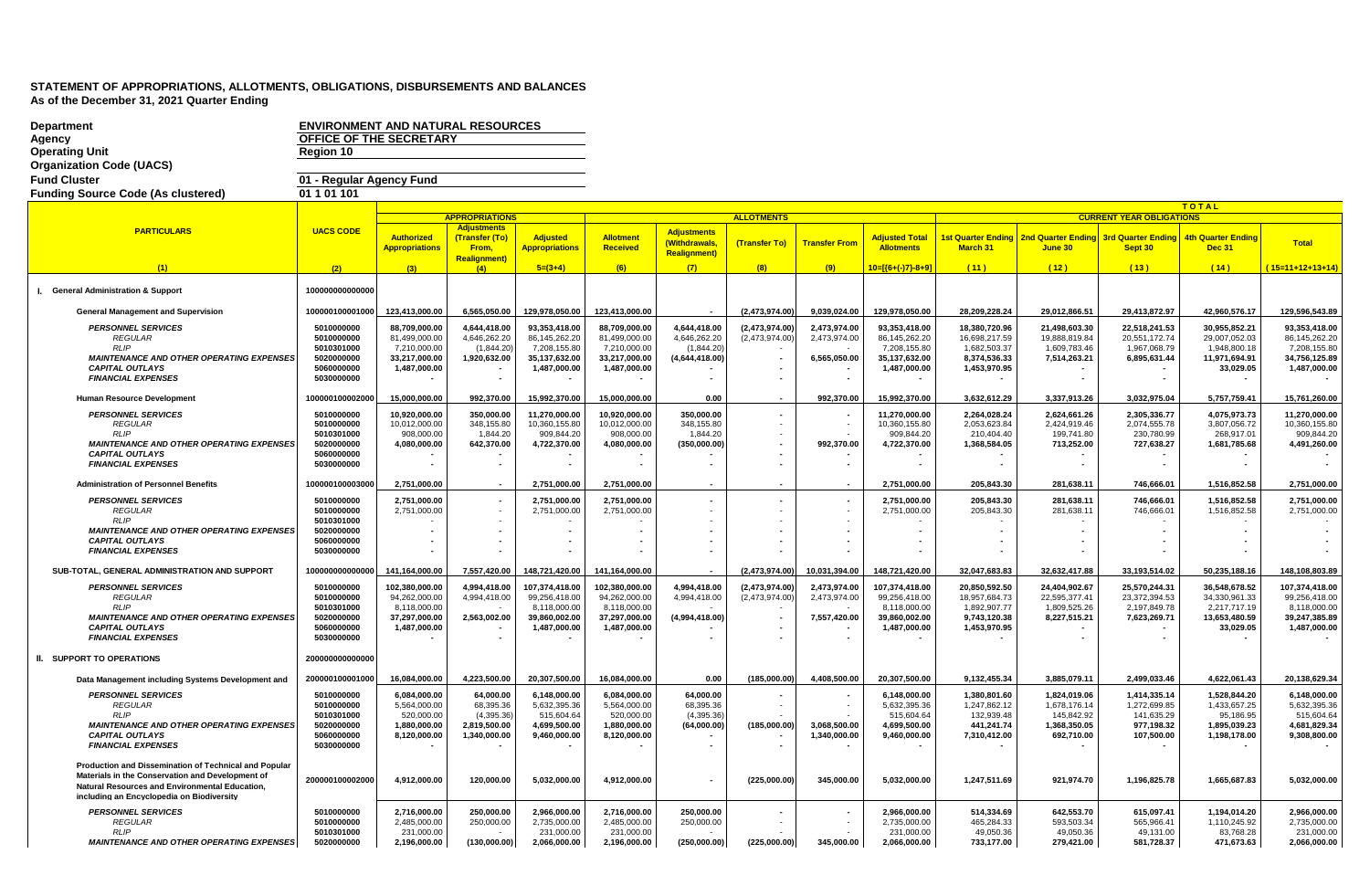| <b>Department</b>                         | <b>ENVIRONMEN</b> | FAR No. 1 |                                    |
|-------------------------------------------|-------------------|-----------|------------------------------------|
| Agency                                    | OFFICE OF TH      |           |                                    |
| Operating Unit                            | <b>Region 10</b>  |           | <b>Current Year Appropriations</b> |
| Organization Code (UACS)                  |                   |           | Supplemental Appropriations        |
| <b>Fund Cluster</b>                       | 01 - Regular Ar   |           | <b>Continuing Appropriations</b>   |
| <b>Funding Source Code (As clustered)</b> | 01 1 01 1 01      |           |                                    |

|                                                       |                          |                              |                                                |                                   |                              |                               |                          |                    |                           |                           | <b>Utilization</b> |
|-------------------------------------------------------|--------------------------|------------------------------|------------------------------------------------|-----------------------------------|------------------------------|-------------------------------|--------------------------|--------------------|---------------------------|---------------------------|--------------------|
|                                                       |                          |                              |                                                | <b>CURRENT YEAR DISBURSEMENTS</b> |                              |                               |                          | <b>BALANCES</b>    |                           |                           | $\frac{9}{6}$      |
| <b>PARTICULARS</b>                                    | <b>UACS CODE</b>         |                              | <u>1st Quarter Ending I 2nd Quarter Ending</u> | <b>3rd Quarter Ending</b>         | 4th Quarter Ending           |                               | <b>Unreleased</b>        | <b>Unobligated</b> | <b>Unpaid Obligations</b> |                           |                    |
|                                                       |                          | <b>March 31</b>              | June 30                                        | Sept 30                           | <b>Dec 31</b>                | <b>Total</b>                  | <b>Appropriations</b>    | <b>Allotments</b>  | Due and                   | <b>Not Yet Due</b><br>and | (oblig/allot)      |
|                                                       |                          |                              |                                                |                                   |                              |                               |                          |                    | <b>Demandable</b>         | <b>Demandable</b>         |                    |
| (1)                                                   | (2)                      | (16)                         | (17)                                           | (18)                              | (19)                         | $(20=16+17+18+19)$            | $21=(5-10)$              | $22=(10-15)$       | (23)                      | (24)                      |                    |
|                                                       |                          |                              |                                                |                                   |                              |                               |                          |                    |                           |                           |                    |
| I. General Administration & Support                   | 100000000000000          |                              |                                                |                                   |                              |                               |                          |                    |                           |                           |                    |
|                                                       |                          |                              |                                                |                                   |                              |                               |                          |                    |                           |                           |                    |
| <b>General Management and Supervision</b>             | 100000100001000          | 21,867,136.80                | 30,830,439.59                                  | 27,791,738.72                     | 43,584,305.38                | 124,073,620.49                | $\overline{\phantom{a}}$ | 381,506.11         | 3,796,986.87              | 1,725,936.53              | 99.71              |
| <b>PERSONNEL SERVICES</b>                             | 5010000000               | 16,226,262.36                | 22,986,714.50                                  | 21,332,130.13                     | 31,018,356.38                | 91,563,463.37                 |                          |                    | 1,368,988.55              | 420,966.08                | 100.00             |
| <b>REGULAR</b>                                        | 5010000000               | 14,939,580.96                | 21,010,900.39                                  | 19,508,764.90                     | 28,945,600.55                | 84,404,846.80                 |                          |                    | 1,361,699.49              | 378,715.91                | 100.00             |
| RLIP                                                  | 5010301000               | 1,286,681.40                 | 1,975,814.11                                   | 1,823,365.23                      | 2,072,755.83                 | 7,158,616.57                  |                          |                    | 7,289.06                  | 42,250.17                 | 100.00             |
| <b>MAINTENANCE AND OTHER OPERATING EXPENSES</b>       | 5020000000               | 5,201,379.15                 | 7,005,104.17                                   | 6,315,466.39                      | 12,505,583.67                | 31,027,533.38                 |                          | 381,506.11         | 2,427,998.32              | 1,300,594.19              | 98.91              |
| <b>CAPITAL OUTLAYS</b>                                | 5060000000               | 439,495.29                   | 838,620.92                                     | 144,142.20                        | 60,365.33                    | 1,482,623.74                  |                          |                    |                           | 4,376.26                  | 100.00             |
| <b>FINANCIAL EXPENSES</b>                             | 5030000000               |                              |                                                |                                   |                              |                               |                          |                    |                           |                           |                    |
| <b>Human Resource Development</b>                     | 100000100002000          | 2,055,697.61                 | 3,371,278.95                                   | 3,289,673.23                      | 5,792,182.63                 | 14,508,832.42                 |                          | 231,110.00         | 670,407.38                | 582,020.20                | 98.55              |
|                                                       |                          |                              |                                                |                                   |                              |                               |                          |                    |                           |                           |                    |
| <b>PERSONNEL SERVICES</b><br><b>REGULAR</b>           | 5010000000<br>5010000000 | 1,874,287.35<br>1,734,816.39 | 2,711,495.25<br>2,457,964.77                   | 2,018,956.19<br>1,825,622.95      | 3,990,346.96<br>3,758,493.77 | 10,595,085.75<br>9,776,897.88 |                          |                    | 231,131.78<br>147.127.58  | 443,782.47<br>436,130.34  | 100.00<br>100.00   |
| <b>RLIP</b>                                           | 5010301000               | 139,470.96                   | 253,530.48                                     | 193,333.24                        | 231,853.19                   | 818,187.87                    |                          |                    | 84,004.20                 | 7,652.13                  | 100.00             |
| <b>MAINTENANCE AND OTHER OPERATING EXPENSES</b>       | 5020000000               | 181,410.26                   | 659,783.70                                     | 1,270,717.04                      | 1,801,835.67                 | 3,913,746.67                  |                          | 231,110.00         | 439,275.60                | 138,237.73                | 95.11              |
| <b>CAPITAL OUTLAYS</b>                                | 5060000000               |                              |                                                |                                   |                              |                               |                          |                    |                           |                           |                    |
| <b>FINANCIAL EXPENSES</b>                             | 5030000000               |                              |                                                |                                   |                              |                               |                          |                    |                           |                           |                    |
|                                                       |                          |                              |                                                |                                   |                              |                               |                          |                    |                           |                           |                    |
| <b>Administration of Personnel Benefits</b>           | 100000100003000          |                              | 460,530.54                                     | 761,513.68                        | 1,516,852.58                 | 2,738,896.80                  | $\blacksquare$           |                    |                           | 12,103.20                 | 100.00             |
| <b>PERSONNEL SERVICES</b>                             | 5010000000               |                              | 460,530.54                                     | 761,513.68                        | 1,516,852.58                 | 2,738,896.80                  | $\blacksquare$           |                    |                           | 12,103.20                 | 100.00             |
| <b>REGULAR</b>                                        | 5010000000               |                              | 460,530.54                                     | 761,513.68                        | 1,516,852.58                 | 2,738,896.80                  |                          |                    |                           | 12,103.20                 | 100.00             |
| <b>RLIP</b>                                           | 5010301000               |                              |                                                |                                   |                              |                               |                          |                    |                           |                           |                    |
| <b>MAINTENANCE AND OTHER OPERATING EXPENSES</b>       | 5020000000               |                              |                                                |                                   |                              |                               |                          |                    |                           |                           |                    |
| <b>CAPITAL OUTLAYS</b>                                | 5060000000               |                              |                                                |                                   |                              |                               |                          |                    |                           |                           |                    |
| <b>FINANCIAL EXPENSES</b>                             | 5030000000               |                              |                                                |                                   |                              |                               |                          |                    |                           |                           |                    |
| SUB-TOTAL, GENERAL ADMINISTRATION AND SUPPORT         | 100000000000000          | 23,922,834.41                | 34,662,249.08                                  | 31,842,925.63                     | 50,893,340.59                | 141,321,349.71                |                          | 612,616.11         | 4,467,394.25              | 2,320,059.93              | 99.59              |
| <b>PERSONNEL SERVICES</b>                             | 5010000000               | 18,100,549.71                | 26,158,740.29                                  | 24,112,600.00                     | 36,525,555.92                | 104,897,445.92                | $\overline{\phantom{a}}$ |                    | 1,600,120.33              | 876,851.75                | 100.00             |
| <b>REGULAR</b>                                        | 5010000000               | 16,674,397.35                | 23,929,395.70                                  | 22,095,901.53                     | 34,220,946.90                | 96,920,641.48                 |                          |                    | 1,508,827.07              | 826,949.45                | 100.00             |
| <b>RLIP</b>                                           | 5010301000               | 1,426,152.36                 | 2,229,344.59                                   | 2,016,698.47                      | 2,304,609.02                 | 7,976,804.44                  |                          |                    | 91,293.26                 | 49,902.30                 | 100.00             |
| <b>MAINTENANCE AND OTHER OPERATING EXPENSES</b>       | 5020000000               | 5,382,789.41                 | 7,664,887.87                                   | 7,586,183.43                      | 14,307,419.34                | 34,941,280.05                 |                          | 612,616.11         | 2,867,273.92              | 1,438,831.92              | 98.46              |
| <b>CAPITAL OUTLAYS</b>                                | 5060000000               | 439,495.29                   | 838,620.92                                     | 144,142.20                        | 60,365.33                    | 1,482,623.74                  |                          |                    |                           | 4,376.26                  | 100.00             |
| <b>FINANCIAL EXPENSES</b>                             | 5030000000               |                              |                                                |                                   |                              |                               |                          |                    |                           |                           |                    |
|                                                       |                          |                              |                                                |                                   |                              |                               |                          |                    |                           |                           |                    |
| <b>II. SUPPORT TO OPERATIONS</b>                      | 200000000000000          |                              |                                                |                                   |                              |                               |                          |                    |                           |                           |                    |
| Data Management including Systems Development and     | 200000100001000          | 6,625,849.91                 | 4,956,838.50                                   | 3,026,846.05                      | 3,284,649.01                 | 17,894,183.47                 | $\sim$                   | 168,870.66         | 1,250,805.16              | 993,640.71                | 99.17              |
|                                                       |                          |                              |                                                |                                   |                              |                               |                          |                    |                           |                           |                    |
| <b>PERSONNEL SERVICES</b>                             | 5010000000               | 1,254,840.68                 | 1,905,910.83                                   | 1,354,778.86                      | 1,552,256.44                 | 6.067.786.81                  |                          |                    | 65,772.82                 | 14.440.37                 | 100.00             |
| <b>REGULAR</b><br><b>RLIP</b>                         | 5010000000<br>5010301000 | 1,155,404.84<br>99,435.84    | 1,728,844.59<br>177,066.24                     | 1,222,806.78<br>131,972.08        | 1,467,091.95<br>85,164.49    | 5,574,148.16<br>493,638.65    |                          |                    | 43,806.83<br>21,965.99    | 14,440.37                 | 100.00<br>100.00   |
| <b>MAINTENANCE AND OTHER OPERATING EXPENSES</b>       | 5020000000               | 289,592.23                   | 386,334.98                                     | 1,487,079.88                      | 1,558,752.57                 | 3,721,759.66                  |                          | 17,670.66          | 801,269.34                | 158,800.34                | 99.62              |
| <b>CAPITAL OUTLAYS</b>                                | 5060000000               | 5,081,417.00                 | 2,664,592.69                                   | 184,987.31                        | 173,640.00                   | 8,104,637.00                  |                          | 151,200.00         | 383,763.00                | 820,400.00                | 98.40              |
| <b>FINANCIAL EXPENSES</b>                             | 5030000000               |                              |                                                |                                   |                              |                               |                          |                    |                           |                           |                    |
|                                                       |                          |                              |                                                |                                   |                              |                               |                          |                    |                           |                           |                    |
| Production and Dissemination of Technical and Popular |                          |                              |                                                |                                   |                              |                               |                          |                    |                           |                           |                    |
| Materials in the Conservation and Development of      | 200000100002000          | 602,475.52                   | 1,153,702.48                                   | 1,105,614.78                      | 1,859,886.67                 | 4,721,679.45                  |                          |                    | 188,640.66                | 121,679.89                | 100.00             |
| Natural Resources and Environmental Education,        |                          |                              |                                                |                                   |                              |                               |                          |                    |                           |                           |                    |
| including an Encyclopedia on Biodiversity             |                          |                              |                                                |                                   |                              |                               |                          |                    |                           |                           |                    |
| <b>PERSONNEL SERVICES</b>                             | 5010000000               | 413,864.93                   | 723,934.05                                     | 614,956.22                        | 1,197,158.42                 | 2,949,913.62                  |                          |                    | 14,495.62                 | 1,590.76                  | 100.00             |
| <b>REGULAR</b>                                        | 5010000000               | 382,635.17                   | 657,063.09                                     | 565,905.86                        | 1,113,900.26                 | 2,719,504.38                  |                          |                    | 14,495.62                 | 1,000.00                  | 100.00             |
| RLIP                                                  | 5010301000               | 31,229.76                    | 66,870.96                                      | 49,050.36                         | 83,258.16                    | 230,409.24                    |                          |                    |                           | 590.76                    | 100.00             |
| <b>MAINTENANCE AND OTHER OPERATING EXPENSES</b>       | 5020000000               | 188,610.59                   | 429,768.43                                     | 490,658.56                        | 662,728.25                   | 1,771,765.83                  | $\blacksquare$           |                    | 174,145.04                | 120,089.13                | 100.00             |

BFAR 1 Current Appro Page 2 of 14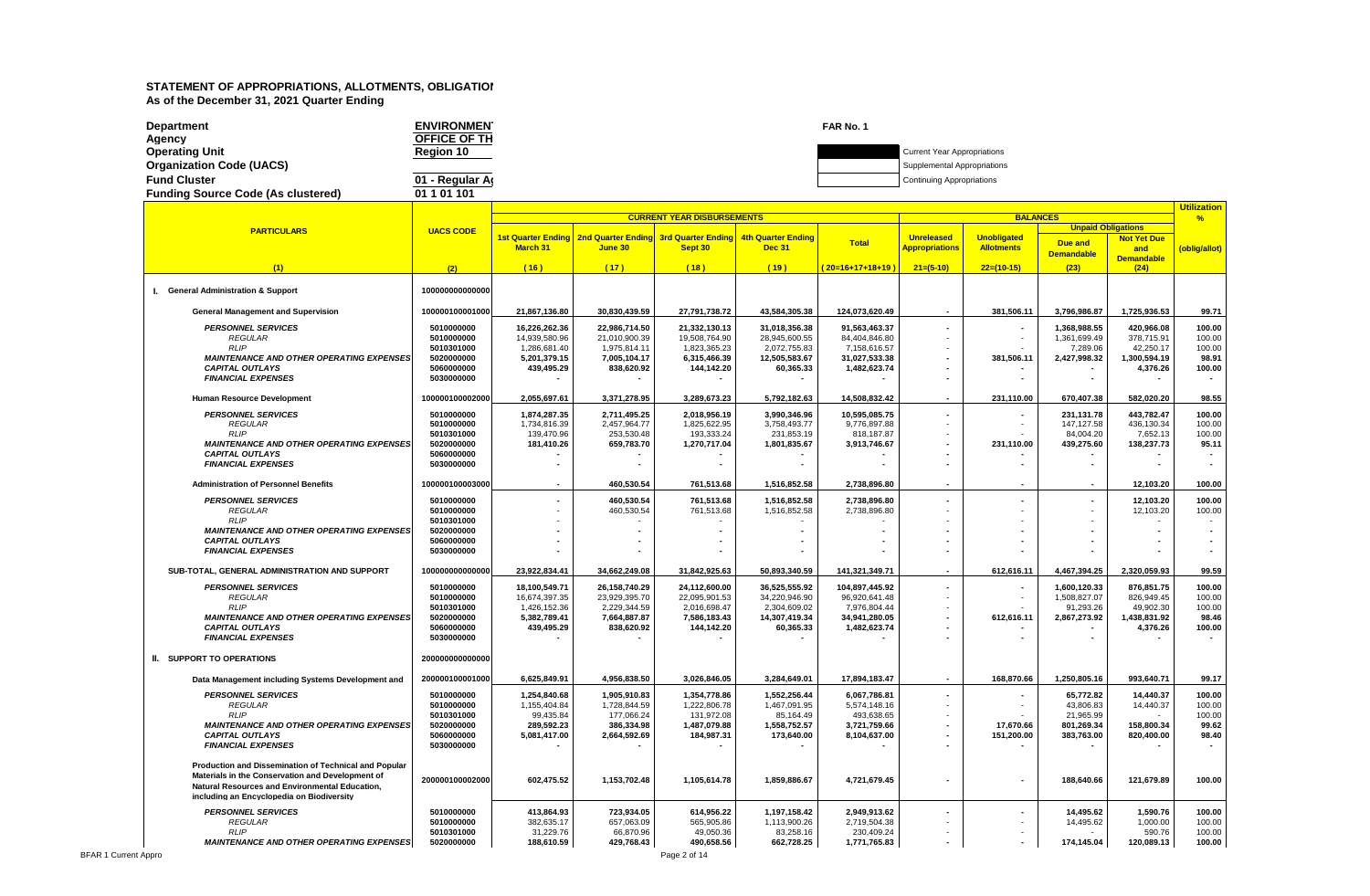| <b>Department</b>                                                                                      | <b>ENVIRONMENT AND NATURAL RESOURCES</b> |                                |                                      |                                |                                |                                     |                          |                               |                                |                               |                              |                                 |                              |                                |
|--------------------------------------------------------------------------------------------------------|------------------------------------------|--------------------------------|--------------------------------------|--------------------------------|--------------------------------|-------------------------------------|--------------------------|-------------------------------|--------------------------------|-------------------------------|------------------------------|---------------------------------|------------------------------|--------------------------------|
| Agency<br><b>Operating Unit</b>                                                                        | OFFICE OF THE SECRETARY<br>Region 10     |                                |                                      |                                |                                |                                     |                          |                               |                                |                               |                              |                                 |                              |                                |
| <b>Organization Code (UACS)</b>                                                                        |                                          |                                |                                      |                                |                                |                                     |                          |                               |                                |                               |                              |                                 |                              |                                |
| <b>Fund Cluster</b>                                                                                    | 01 - Regular Agency Fund                 |                                |                                      |                                |                                |                                     |                          |                               |                                |                               |                              |                                 |                              |                                |
| <b>Funding Source Code (As clustered)</b>                                                              | 01 1 01 1 01                             |                                |                                      |                                |                                |                                     |                          |                               |                                |                               |                              |                                 |                              |                                |
|                                                                                                        |                                          |                                |                                      |                                |                                |                                     |                          |                               |                                |                               |                              |                                 | <b>TOTAL</b>                 |                                |
|                                                                                                        |                                          |                                | <b>APPROPRIATIONS</b>                |                                |                                |                                     | <b>ALLOTMENTS</b>        |                               |                                |                               |                              | <b>CURRENT YEAR OBLIGATIONS</b> |                              |                                |
| <b>PARTICULARS</b>                                                                                     | <b>UACS CODE</b>                         | <b>Authorized</b>              | <b>Adjustments</b><br>(Transfer (To) | <b>Adjusted</b>                | <b>Allotment</b>               | <b>Adjustments</b><br>(Withdrawals. | (Transfer To)            | <b>Transfer From</b>          | <b>Adjusted Total</b>          | <b>Ist Quarter Ending</b>     | <b>2nd Quarter Ending</b>    | <b>3rd Quarter Ending</b>       | 4th Quarter Ending           | <b>Total</b>                   |
|                                                                                                        |                                          | <b>Appropriations</b>          | From,<br><b>Realignment)</b>         | <b>Appropriations</b>          | <b>Received</b>                | <b>Realignment)</b>                 |                          |                               | <b>Allotments</b>              | March 31                      | June 30                      | Sept 30                         | <b>Dec 31</b>                |                                |
|                                                                                                        | (2)                                      |                                | (4)                                  | $5=(3+4)$                      | (6)                            | (7)                                 | (8)                      | (9)                           | 10=[{6+(-)7}-8+9]              | (11)                          | (12)                         | (13)                            | (14)                         | $15=11+12+13+14$               |
| <b>CAPITAL OUTLAYS</b><br><b>FINANCIAL EXPENSES</b>                                                    | 5060000000<br>5030000000                 | $\overline{\phantom{a}}$       | $\blacksquare$                       |                                | $\overline{\phantom{a}}$       | $\sim$                              | $\blacksquare$           |                               | $\blacksquare$                 |                               | $\blacksquare$               |                                 |                              |                                |
| Legal Services including Operations Against Lawful                                                     | 200000100003000                          | 14,037,000.00                  | (0.00)                               | 14,037,000.00                  | 14,037,000.00                  | (0.00)                              | $\overline{\phantom{a}}$ |                               | 14,037,000.00                  | 2,672,455.08                  | 2,948,953.79                 | 3,889,736.14                    | 4,525,854.99                 | 14,037,000.00                  |
| <b>Titling of Public Lands</b>                                                                         |                                          |                                |                                      |                                |                                |                                     |                          |                               |                                |                               |                              |                                 |                              |                                |
| <b>PERSONNEL SERVICES</b><br><b>REGULAR</b>                                                            | 5010000000<br>5010000000                 | 12.677.000.00<br>11.838.000.00 | 170.000.00<br>170,000.00             | 12.847.000.00<br>12,008,000.00 | 12.677.000.00<br>11,838,000.00 | 170.000.00<br>170.000.00            |                          |                               | 12.847.000.00<br>12.008.000.00 | 2.244.740.98<br>2,052,043.54  | 2,792,419.79<br>2,593,179.17 | 3.618.080.59<br>3,417,759.67    | 4.191.758.64<br>3,945,017.62 | 12.847.000.00<br>12.008.000.00 |
| RLIP                                                                                                   | 5010301000                               | 839,000.00                     |                                      | 839,000.00                     | 839,000.00                     |                                     |                          |                               | 839,000.00                     | 192,697.44                    | 199,240.62                   | 200,320.92                      | 246,741.02                   | 839,000.00                     |
| <b>MAINTENANCE AND OTHER OPERATING EXPENSES</b><br><b>CAPITAL OUTLAYS</b>                              | 5020000000<br>5060000000                 | 1,360,000.00                   | (170,000.00)                         | 1,190,000.00                   | 1,360,000.00                   | (170,000.00)                        |                          | $\sim$                        | 1,190,000.00                   | 427,714.10                    | 156,534.00                   | 271,655.55                      | 334,096.35                   | 1,190,000.00                   |
| <b>FINANCIAL EXPENSES</b>                                                                              | 5030000000                               |                                |                                      |                                |                                |                                     |                          |                               |                                |                               |                              |                                 |                              |                                |
| Conduct of Special Studies, Design and Development in<br>Support of Forestry, Mining and Environmental | 200000100004000                          | 500,000.00                     | 21,483,427.00                        | 21,983,427.00                  | 500,000.00                     |                                     | (250,000.00)             | 21,733,427.00                 | 21,983,427.00                  | 8,284,217.02                  | 5,967,817.39                 | 4,194,061.25                    | 3,378,889.96                 | 21,824,985.62                  |
| <b>Management Operations, Including Climate Change</b><br>Resilience                                   |                                          |                                |                                      |                                |                                | $\overline{\phantom{a}}$            |                          |                               |                                |                               |                              |                                 |                              |                                |
| <b>PERSONNEL SERVICES</b><br><b>REGULAR</b>                                                            | 5010000000<br>5010000000                 |                                | 75.000.00<br>75,000.00               | 75.000.00<br>75,000.00         |                                | 75.000.00<br>75,000.00              |                          |                               | 75.000.00<br>75,000.00         |                               |                              |                                 | 75.000.00<br>75,000.00       | 75.000.00<br>75,000.00         |
| RLIP                                                                                                   | 5010301000                               |                                |                                      |                                |                                |                                     |                          |                               |                                |                               |                              |                                 |                              |                                |
| <b>MAINTENANCE AND OTHER OPERATING EXPENSES</b><br><b>CAPITAL OUTLAYS</b>                              | 5020000000<br>5060000000                 | 500,000.00                     | 21,408,427.00                        | 21,908,427.00                  | 500,000.00                     | (75,000.00)                         | (250,000.00)             | 21,733,427.00                 | 21,908,427.00                  | 8,284,217.02                  | 5,967,817.39                 | 4,194,061.25                    | 3,303,889.96                 | 21,749,985.62                  |
| <b>FINANCIAL EXPENSES</b>                                                                              | 5030000000                               |                                |                                      |                                |                                | $\sim$                              |                          |                               |                                |                               |                              |                                 | $\sim$                       |                                |
|                                                                                                        |                                          |                                |                                      |                                |                                |                                     |                          |                               |                                |                               |                              |                                 |                              |                                |
| Formulation and Monitoring of ENR Sector Policies,<br>Plans, Programs and Projects                     | 200000100005000                          | 25,746,000.00                  | 350,000.00                           | 26,096,000.00                  | 25,746,000.00                  | $\sim$                              | (204, 400.00)            | 554,400.00                    | 26,096,000.00                  | 5,789,964.88                  | 6,305,628.59                 | 6,185,345.31                    | 7,743,163.58                 | 26,024,102.36                  |
| <b>PERSONNEL SERVICES</b>                                                                              | 5010000000                               | 15,147,000.00                  | 1,905,526.00                         | 17,052,526.00                  | 15.147.000.00                  | 1,905,526.00                        | (22,000.00)              | 22,000.00                     | 17,052,526.00                  | 3.345.830.93                  | 4,196,985.87                 | 3,952,407.09                    | 5,557,302.11                 | 17,052,526.00                  |
| <b>REGULAR</b><br><b>RLIP</b>                                                                          | 5010000000<br>5010301000                 | 13,854,000.00<br>1,293,000.00  | 1,905,526.00                         | 15,759,526.00<br>1,293,000.00  | 13,854,000.00<br>1.293.000.00  | 1,905,526.00                        | (22,000.00)              | 22,000.00                     | 15,759,526.00<br>1,293,000.00  | 3.026.380.83<br>319,450.10    | 3,902,480.91<br>294.504.96   | 3,563,859.13<br>388,547.96      | 5,266,805.13<br>290,496.98   | 15,759,526.00<br>1,293,000.00  |
| <b>MAINTENANCE AND OTHER OPERATING EXPENSES</b>                                                        | 5020000000                               | 10,599,000.00                  | (1,555,526.00)                       | 9,043,474.00                   | 10,599,000.00                  | (1,905,526.00)                      | (182, 400.00)            | 532,400.00                    | 9,043,474.00                   | 2,444,133.95                  | 2,108,642.72                 | 2,232,938.22                    | 2,185,861.47                 | 8,971,576.36                   |
| <b>CAPITAL OUTLAYS</b><br><b>FINANCIAL EXPENSES</b>                                                    | 5060000000<br>5030000000                 |                                |                                      |                                |                                |                                     |                          | $\blacksquare$                |                                |                               |                              |                                 |                              |                                |
|                                                                                                        |                                          |                                |                                      |                                |                                |                                     |                          |                               |                                |                               |                              |                                 |                              |                                |
| <b>Ecosystem Research Development and Extension</b><br><b>Services</b>                                 | 200000100006000                          |                                |                                      |                                |                                |                                     |                          |                               |                                |                               |                              |                                 |                              |                                |
|                                                                                                        |                                          |                                |                                      |                                |                                |                                     |                          |                               |                                |                               |                              |                                 |                              |                                |
| SUB-TOTAL, SUPPORT TO OPERATIONS                                                                       | 200000000000000                          | 61,279,000.00                  | 26,176,927.00                        | 87,455,927.00                  | 61,279,000.00                  |                                     | (864, 400.00)            | 27,041,327.00                 | 87,455,927.00                  | 27,126,604.01                 | 20,029,453.58                | 17,965,001.94                   | 21,935,657.79                | 87,056,717.32                  |
| <b>PERSONNEL SERVICES</b>                                                                              | 5010000000                               | 36.624.000.00                  | 2.464.526.00                         | 39.088.526.00                  | 36.624.000.00                  | 2.464.526.00                        | (22,000.00)              | 22,000.00                     | 39.088.526.00                  | 7.485.708.20                  | 9,455,978.42                 | 9.599.920.23                    | 12.546.919.15                | 39.088.526.00                  |
| <b>REGULAR</b><br>RLIP                                                                                 | 5010000000<br>5010301000                 | 33,741,000.00<br>2.883.000.00  | 2,468,921.36<br>(4,395.36)           | 36,209,921.36<br>2.878.604.64  | 33,741,000.00<br>2,883,000.00  | 2.468.921.36<br>(4.395.36)          | (22.000.00)              | 22,000.00                     | 36,209,921.36<br>2.878.604.64  | 6,791,570.82<br>694,137.38    | 8,767,339.56<br>688.638.86   | 8,820,285.06<br>779,635.17      | 11,830,725.92<br>716.193.23  | 36,209,921.36<br>2.878.604.64  |
| <b>MAINTENANCE AND OTHER OPERATING EXPENSES</b><br><b>CAPITAL OUTLAYS</b><br><b>FINANCIAL EXPENSES</b> | 5020000000<br>5060000000<br>5030000000   | 16.535.000.00<br>8,120,000.00  | 22.372.401.00<br>1,340,000.00        | 38.907.401.00<br>9,460,000.00  | 16,535,000.00<br>8,120,000.00  | (2,464,526.00)                      | (842.400.00)             | 25,679,327.00<br>1,340,000.00 | 38.907.401.00<br>9,460,000.00  | 12,330,483.81<br>7,310,412.00 | 9,880,765.16<br>692,710.00   | 8,257,581.71<br>107,500.00      | 8.190.560.64<br>1,198,178.00 | 38,659,391.32<br>9,308,800.00  |
| III. OPERATIONS                                                                                        | 300000000000000                          |                                |                                      |                                |                                |                                     |                          |                               |                                |                               |                              |                                 |                              |                                |
| 001 NATURAL RESOURCES SUSTAINABLY MANAGED                                                              | 310000000000000                          |                                |                                      |                                |                                |                                     |                          |                               |                                |                               |                              |                                 |                              |                                |
|                                                                                                        |                                          |                                |                                      |                                |                                |                                     |                          |                               |                                |                               |                              |                                 |                              |                                |
| NATURAL RESOURCES ENFORCEMENT AND<br><b>REGULATORY PROGRAM</b>                                         | 310100000000000                          |                                |                                      |                                |                                |                                     |                          |                               |                                |                               |                              |                                 |                              |                                |
| Natural Resources Management<br>Arrangement/Agreement and Permit Issuance                              | 310100100001000                          | 95,797,000.00                  | 2,131,000.00                         | 97,928,000.00                  | 95,797,000.00                  |                                     | (637, 026.00)            | 2,768,026.00                  | 97,928,000.00                  | 23,605,286.50                 | 25,330,310.01                | 25,973,443.71                   | 23,005,153.78                | 97,914,194.00                  |
| <b>PERSONNEL SERVICES</b>                                                                              | 5010000000                               | 47,964,000.00                  | 5,575,697.00                         | 53,539,697.00                  | 47,964,000.00                  | 5,575,697.00                        | (461, 026.00)            | 461,026.00                    | 53,539,697.00                  | 12,129,269.75                 | 13,471,152.06                | 12,226,515.71                   | 15,712,759.48                | 53,539,697.00                  |
| <b>BFAR 1 Current Appro</b>                                                                            |                                          |                                |                                      |                                |                                | Page 3 of 14                        |                          |                               |                                |                               |                              |                                 |                              |                                |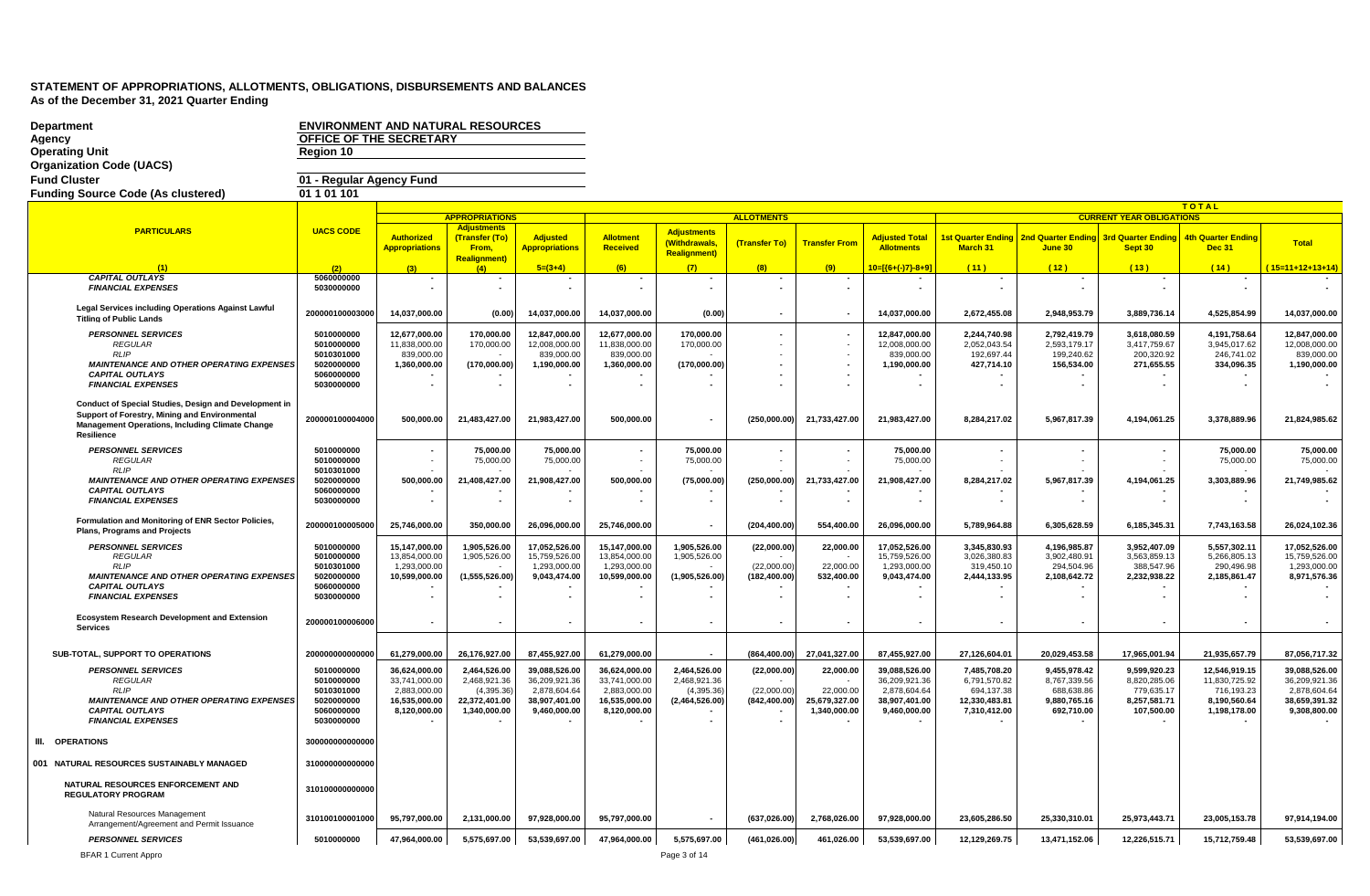| Department                                | <b>ENVIRONMEN</b>   | FAR No. 1 |                                    |
|-------------------------------------------|---------------------|-----------|------------------------------------|
| Agency                                    | <b>OFFICE OF TH</b> |           |                                    |
| Operating Unit                            | Region 10           |           | <b>Current Year Appropriations</b> |
| <b>Organization Code (UACS)</b>           |                     |           | Supplemental Appropriations        |
| <b>Fund Cluster</b>                       | 01 - Regular Ar     |           | <b>Continuing Appropriations</b>   |
| <b>Funding Source Code (As clustered)</b> | 01 1 01 101         |           |                                    |
|                                           |                     |           |                                    |

|                                                       |                  |                 |                                                              |                                   |                           |                 |                          |                    |                           |                    | <u>Utilization</u> |
|-------------------------------------------------------|------------------|-----------------|--------------------------------------------------------------|-----------------------------------|---------------------------|-----------------|--------------------------|--------------------|---------------------------|--------------------|--------------------|
|                                                       |                  |                 |                                                              | <b>CURRENT YEAR DISBURSEMENTS</b> |                           |                 |                          | <b>BALANCES</b>    |                           |                    | $\frac{9}{6}$      |
| <b>PARTICULARS</b>                                    | <b>UACS CODE</b> |                 |                                                              |                                   |                           |                 |                          |                    | <b>Unpaid Obligations</b> |                    |                    |
|                                                       |                  |                 | 1st Quarter Ending   2nd Quarter Ending   3rd Quarter Ending |                                   | <b>4th Quarter Ending</b> | <b>Total</b>    | <b>Unreleased</b>        | <b>Unobligated</b> |                           | <b>Not Yet Due</b> |                    |
|                                                       |                  | <b>March 31</b> | June 30                                                      | Sept 30                           | <b>Dec 31</b>             |                 | <b>Appropriations</b>    | <b>Allotments</b>  | Due and                   | and                | (oblig/allot)      |
|                                                       |                  |                 |                                                              |                                   |                           |                 |                          |                    | <b>Demandable</b>         | <b>Demandable</b>  |                    |
| (1)                                                   | (2)              | (16)            | (17)                                                         | (18)                              | (19)                      | 20=16+17+18+19) | $21=(5-10)$              | $22=(10-15)$       | (23)                      | (24)               |                    |
| <b>CAPITAL OUTLAYS</b>                                | 5060000000       |                 |                                                              |                                   |                           |                 |                          |                    |                           |                    | $\sim$             |
| <b>FINANCIAL EXPENSES</b>                             | 5030000000       |                 |                                                              |                                   |                           |                 | $\blacksquare$           |                    |                           |                    |                    |
|                                                       |                  |                 |                                                              |                                   |                           |                 |                          |                    |                           |                    |                    |
|                                                       |                  |                 |                                                              |                                   |                           |                 |                          |                    |                           |                    |                    |
| Legal Services including Operations Against Lawful    | 200000100003000  | 2,181,713.69    | 3,191,745.42                                                 | 2,693,303.30                      | 5,171,872.99              | 13,238,635.40   | $\blacksquare$           |                    | 732,778.41                | 65,586.19          | 100.00             |
| <b>Titling of Public Lands</b>                        |                  |                 |                                                              |                                   |                           |                 |                          |                    |                           |                    |                    |
| <b>PERSONNEL SERVICES</b>                             | 5010000000       | 1,913,210.06    | 2,976,873.02                                                 | 2.468.492.22                      | 4,810,402.92              | 12,168,978.22   |                          |                    | 677.988.04                | 33.74              | 100.00             |
|                                                       |                  |                 |                                                              |                                   |                           |                 |                          |                    |                           |                    |                    |
| <b>REGULAR</b>                                        | 5010000000       | 1,791,487.83    | 2,712,971.89                                                 | 2,275,650.30                      | 4,614,797.64              | 11,394,907.66   |                          |                    | 613,058.60                | 33.74              | 100.00             |
| <b>RLIP</b>                                           | 5010301000       | 121,722.23      | 263,901.13                                                   | 192,841.92                        | 195,605.28                | 774,070.56      |                          |                    | 64,929.44                 | (0.00)             | 100.00             |
| <b>MAINTENANCE AND OTHER OPERATING EXPENSES</b>       | 5020000000       | 268,503.63      | 214,872.40                                                   | 224,811.08                        | 361,470.07                | 1,069,657.18    |                          |                    | 54,790.37                 | 65,552.45          | 100.00             |
| <b>CAPITAL OUTLAYS</b>                                | 5060000000       |                 |                                                              |                                   |                           |                 |                          |                    |                           |                    |                    |
| <b>FINANCIAL EXPENSES</b>                             | 5030000000       |                 |                                                              |                                   |                           |                 |                          |                    |                           |                    |                    |
|                                                       |                  |                 |                                                              |                                   |                           |                 |                          |                    |                           |                    |                    |
| Conduct of Special Studies, Design and Development in |                  |                 |                                                              |                                   |                           |                 |                          |                    |                           |                    |                    |
| Support of Forestry, Mining and Environmental         |                  |                 |                                                              |                                   |                           |                 |                          |                    |                           |                    |                    |
| Management Operations, Including Climate Change       | 200000100004000  | 4,119,819.15    | 8,579,277.86                                                 | 3,561,978.94                      | 4,435,644.18              | 20,696,720.13   | $\overline{\phantom{a}}$ | 158,441.38         | 435,796.50                | 692,468.99         | 99.28              |
| Resilience                                            |                  |                 |                                                              |                                   |                           |                 |                          |                    |                           |                    |                    |
|                                                       |                  |                 |                                                              |                                   |                           |                 |                          |                    |                           |                    |                    |
| <b>PERSONNEL SERVICES</b>                             | 5010000000       |                 |                                                              |                                   | 75,000.00                 | 75,000.00       |                          |                    |                           |                    | 100.00             |
| <b>REGULAR</b>                                        | 5010000000       |                 |                                                              |                                   | 75,000.00                 | 75,000.00       |                          |                    |                           |                    | 100.00             |
| <b>RLIP</b>                                           | 5010301000       |                 |                                                              |                                   |                           |                 |                          |                    |                           |                    |                    |
| <b>MAINTENANCE AND OTHER OPERATING EXPENSES</b>       | 5020000000       | 4,119,819.15    | 8,579,277.86                                                 | 3,561,978.94                      | 4,360,644.18              | 20,621,720.13   |                          | 158,441.38         | 435,796.50                | 692,468.99         | 99.28              |
| <b>CAPITAL OUTLAYS</b>                                | 5060000000       |                 |                                                              |                                   |                           |                 |                          |                    |                           |                    |                    |
|                                                       |                  |                 |                                                              |                                   |                           |                 |                          |                    |                           |                    |                    |
| <b>FINANCIAL EXPENSES</b>                             | 5030000000       |                 |                                                              |                                   |                           |                 |                          |                    |                           |                    |                    |
|                                                       |                  |                 |                                                              |                                   |                           |                 |                          |                    |                           |                    |                    |
| Formulation and Monitoring of ENR Sector Policies,    | 200000100005000  | 3,698,454.30    | 6,874,507.32                                                 | 5,644,364.09                      | 7,779,891.60              | 23,997,217.31   | $\blacksquare$           | 71,897.64          | 1,219,225.08              | 807,659.97         | 99.72              |
| Plans, Programs and Projects                          |                  |                 |                                                              |                                   |                           |                 |                          |                    |                           |                    |                    |
|                                                       |                  |                 |                                                              |                                   |                           |                 | ٠                        |                    |                           | 322,557.93         |                    |
| <b>PERSONNEL SERVICES</b>                             | 5010000000       | 2,809,371.51    | 4,161,501.33                                                 | 3,508,431.69                      | 5,684,963.99              | 16, 164, 268.52 |                          |                    | 565,699.55                |                    | 100.00             |
| <b>REGULAR</b>                                        | 5010000000       | 2,582,023.01    | 3,807,259.85                                                 | 3,203,587.69                      | 5,401,385.31              | 14,994,255.86   |                          |                    | 506,337.17                | 258,932.97         | 100.00             |
| <b>RLIP</b>                                           | 5010301000       | 227,348.50      | 354,241.48                                                   | 304,844.00                        | 283,578.68                | 1,170,012.66    |                          |                    | 59,362.38                 | 63,624.96          | 100.00             |
| <b>MAINTENANCE AND OTHER OPERATING EXPENSES</b>       | 5020000000       | 889,082.79      | 2,713,005.99                                                 | 2,135,932.40                      | 2,094,927.61              | 7,832,948.79    |                          | 71,897.64          | 653,525.53                | 485,102.04         | 99.20              |
| <b>CAPITAL OUTLAYS</b>                                | 5060000000       |                 |                                                              |                                   |                           |                 |                          |                    |                           |                    |                    |
| <b>FINANCIAL EXPENSES</b>                             | 5030000000       |                 |                                                              |                                   |                           |                 |                          |                    |                           |                    |                    |
|                                                       |                  |                 |                                                              |                                   |                           |                 |                          |                    |                           |                    |                    |
| <b>Ecosystem Research Development and Extension</b>   |                  |                 |                                                              |                                   |                           |                 |                          |                    |                           |                    |                    |
| <b>Services</b>                                       | 200000100006000  |                 |                                                              |                                   | $\blacksquare$            |                 | $\blacksquare$           |                    | $\sim$                    |                    |                    |
|                                                       |                  |                 |                                                              |                                   |                           |                 |                          |                    |                           |                    |                    |
|                                                       |                  |                 |                                                              |                                   |                           |                 |                          |                    |                           |                    |                    |
| SUB-TOTAL, SUPPORT TO OPERATIONS                      | 200000000000000  | 17,228,312.57   | 24,756,071.58                                                | 16,032,107.16                     | 22,531,944.45             | 80,548,435.76   |                          | 399,209.68         | 3,827,245.81              | 2,681,035.75       | 99.54              |
| <b>PERSONNEL SERVICES</b>                             | 5010000000       | 6,391,287.18    | 9,768,219.23                                                 | 7,946,658.99                      | 13,319,781.77             | 37,425,947.17   |                          |                    | 1,323,956.03              | 338,622.80         | 100.00             |
| <b>REGULAR</b>                                        | 5010000000       | 5,911,550.85    | 8,906,139.42                                                 | 7,267,950.63                      | 12,672,175.16             | 34,757,816.06   | ٠                        |                    | 1,177,698.22              | 274,407.08         | 100.00             |
| RLIP                                                  |                  |                 |                                                              |                                   |                           |                 |                          |                    |                           |                    |                    |
|                                                       | 5010301000       | 479,736.33      | 862,079.81                                                   | 678,708.36                        | 647,606.61                | 2,668,131.11    |                          |                    | 146,257.81                | 64,215.72          | 100.00             |
| <b>MAINTENANCE AND OTHER OPERATING EXPENSES</b>       | 5020000000       | 5,755,608.39    | 12,323,259.66                                                | 7.900.460.86                      | 9.038.522.68              | 35,017,851.59   |                          | 248,009.68         | 2.119.526.78              | 1,522,012.95       | 99.36              |
| <b>CAPITAL OUTLAYS</b>                                | 5060000000       | 5,081,417.00    | 2,664,592.69                                                 | 184,987.31                        | 173,640.00                | 8,104,637.00    |                          | 151,200.00         | 383,763.00                | 820,400.00         | 98.40              |
| <b>FINANCIAL EXPENSES</b>                             | 5030000000       |                 |                                                              |                                   |                           |                 |                          |                    |                           |                    |                    |
|                                                       |                  |                 |                                                              |                                   |                           |                 |                          |                    |                           |                    |                    |
| III. OPERATIONS                                       | 300000000000000  |                 |                                                              |                                   |                           |                 |                          |                    |                           |                    |                    |
|                                                       |                  |                 |                                                              |                                   |                           |                 |                          |                    |                           |                    |                    |
| 001 NATURAL RESOURCES SUSTAINABLY MANAGED             | 310000000000000  |                 |                                                              |                                   |                           |                 |                          |                    |                           |                    |                    |
|                                                       |                  |                 |                                                              |                                   |                           |                 |                          |                    |                           |                    |                    |
| NATURAL RESOURCES ENFORCEMENT AND                     |                  |                 |                                                              |                                   |                           |                 |                          |                    |                           |                    |                    |
| <b>REGULATORY PROGRAM</b>                             | 310100000000000  |                 |                                                              |                                   |                           |                 |                          |                    |                           |                    |                    |
|                                                       |                  |                 |                                                              |                                   |                           |                 |                          |                    |                           |                    |                    |
|                                                       |                  |                 |                                                              |                                   |                           |                 |                          |                    |                           |                    |                    |
| Natural Resources Management                          | 310100100001000  | 15,276,402.54   | 27,676,386.17                                                | 21,770,869.94                     | 30,069,220.26             | 94,792,878.91   |                          | 13,806.00          | 2,591,439.10              | 529,875.99         | 99.99              |
| Arrangement/Agreement and Permit Issuance             |                  |                 |                                                              |                                   |                           |                 |                          |                    |                           |                    |                    |
| <b>PERSONNEL SERVICES</b>                             | 5010000000       | 11,031,696.66   | 14,343,153.16                                                | 11,676,378.77                     | 15,865,524.50             | 52,916,753.09   |                          |                    | 476,207.49                | 146,736.42         | 100.00             |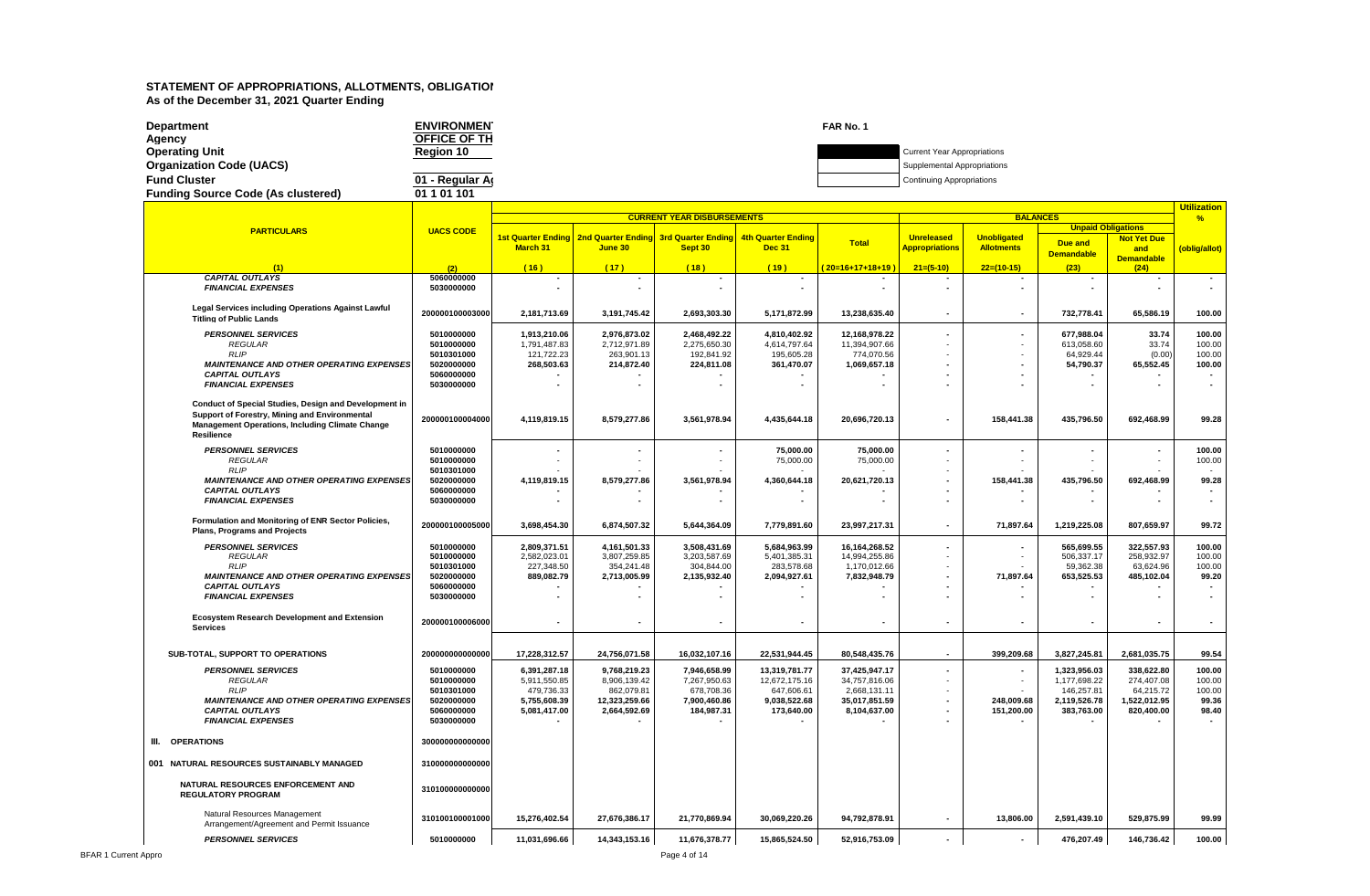| <b>Department</b>                                                                    | <b>ENVIRONMENT AND NATURAL RESOURCES</b> |                       |                              |                              |                      |                                     |                      |                      |                                                     |                                                          |                       |                                 |                              |                                  |
|--------------------------------------------------------------------------------------|------------------------------------------|-----------------------|------------------------------|------------------------------|----------------------|-------------------------------------|----------------------|----------------------|-----------------------------------------------------|----------------------------------------------------------|-----------------------|---------------------------------|------------------------------|----------------------------------|
| Agency                                                                               | OFFICE OF THE SECRETARY                  |                       |                              |                              |                      |                                     |                      |                      |                                                     |                                                          |                       |                                 |                              |                                  |
| <b>Operating Unit</b>                                                                | Region 10                                |                       |                              |                              |                      |                                     |                      |                      |                                                     |                                                          |                       |                                 |                              |                                  |
| <b>Organization Code (UACS)</b>                                                      |                                          |                       |                              |                              |                      |                                     |                      |                      |                                                     |                                                          |                       |                                 |                              |                                  |
| <b>Fund Cluster</b>                                                                  | 01 - Regular Agency Fund                 |                       |                              |                              |                      |                                     |                      |                      |                                                     |                                                          |                       |                                 |                              |                                  |
|                                                                                      |                                          |                       |                              |                              |                      |                                     |                      |                      |                                                     |                                                          |                       |                                 |                              |                                  |
| <b>Funding Source Code (As clustered)</b>                                            | 01 1 01 1 01                             |                       |                              |                              |                      |                                     |                      |                      |                                                     |                                                          |                       |                                 |                              |                                  |
|                                                                                      |                                          |                       | <b>APPROPRIATIONS</b>        |                              |                      |                                     | <b>ALLOTMENTS</b>    |                      |                                                     |                                                          |                       | <b>CURRENT YEAR OBLIGATIONS</b> | <b>TOTAL</b>                 |                                  |
|                                                                                      |                                          |                       | <b>Adjustments</b>           |                              |                      |                                     |                      |                      |                                                     |                                                          |                       |                                 |                              |                                  |
| <b>PARTICULARS</b>                                                                   | <b>UACS CODE</b>                         | <b>Authorized</b>     | (Transfer (To)               | <b>Adjusted</b>              | Allotment            | <b>Adjustments</b><br>(Withdrawals, |                      | <b>Transfer From</b> | <b>Adjusted Total</b>                               | 1st Quarter Ending 2nd Quarter Ending 3rd Quarter Ending |                       |                                 | <b>4th Quarter Ending</b>    | Total                            |
|                                                                                      |                                          | <b>Appropriations</b> | From,                        | <u>Appropriations</u>        | Received             | <b>Realignment)</b>                 | (Transfer To)        |                      | <b>Allotments</b>                                   | <b>March 31</b>                                          | June 30               | Sept 30                         | <b>Dec 31</b>                |                                  |
|                                                                                      |                                          |                       | Realignment)                 |                              |                      |                                     |                      |                      |                                                     |                                                          |                       |                                 |                              |                                  |
| <b>REGULAR</b>                                                                       | (2)<br>5010000000                        | (3)<br>44,177,000.00  | (4)<br>5,575,697.00          | $5=(3+4)$<br>49,752,697.00   | (6)<br>44,177,000.00 | (7)<br>5,575,697.00                 | (8)<br>(426, 026.00) | (9)<br>426,026.00    | $10 = \frac{6 + (-17) - 8 + 9}{2}$<br>49,752,697.00 | (11)<br>11,083,555.55                                    | (12)<br>12,463,695.77 | (13)<br>11,036,745.24           | (14)<br>15,168,700.44        | 15=11+12+13+14)<br>49,752,697.00 |
| RI IF                                                                                | 5010301000                               | 3,787,000.00          |                              | 3,787,000.00                 | 3,787,000.00         |                                     | (35,000.00)          | 35,000.00            | 3,787,000.00                                        | 1,045,714.20                                             | 1,007,456.29          | 1,189,770.47                    | 544,059.04                   | 3,787,000.00                     |
| <b>MAINTENANCE AND OTHER OPERATING EXPENSES</b>                                      | 5020000000                               | 40,323,000.00         | (3,444,697.00)               | 36,878,303.00                | 40,323,000.00        | (5,575,697.00)                      | (176,000.00)         | 2,307,000.00         | 36,878,303.00                                       | 9,758,619.75                                             | 8,760,536.25          | 11,492,228.00                   | 6,853,113.00                 | 36,864,497.00                    |
| <b>CAPITAL OUTLAYS</b>                                                               | 5060000000                               | 7,510,000.00          |                              | 7,510,000.00                 | 7,510,000.00         |                                     |                      |                      | 7,510,000.00                                        | 1,717,397.00                                             | 3,098,621.70          | 2,254,700.00                    | 439,281.30                   | 7,510,000.00                     |
| <b>FINANCIAL EXPENSES</b>                                                            | 5030000000                               |                       |                              |                              |                      |                                     |                      |                      |                                                     |                                                          |                       |                                 |                              |                                  |
| Operations against illegal environment and natural                                   |                                          |                       |                              |                              |                      |                                     |                      |                      |                                                     |                                                          |                       |                                 |                              |                                  |
| resources activities                                                                 | 310100100002000                          | 1,800,000.00          | 1,840,000.00                 | 3,640,000.00                 | 1,800,000.00         | 0.00                                | $\blacksquare$       | 1,840,000.00         | 3,640,000.00                                        | 155,470.00                                               | 546,844.44            | 508,534.47                      | 2,429,151.09                 | 3,640,000.00                     |
|                                                                                      |                                          |                       |                              |                              |                      |                                     |                      |                      |                                                     |                                                          |                       |                                 |                              |                                  |
| <b>MAINTENANCE AND OTHER OPERATING EXPENSES</b>                                      | 5020000000                               | 1,800,000.00          | 1,585,000.00                 | 3,385,000.00                 | 1,800,000.00         | (255,000.00)                        |                      | 1,840,000.00         | 3,385,000.00                                        | 155,470.00                                               | 546,844.44            | 508,534.47                      | 2,174,151.09                 | 3,385,000.00                     |
| <b>Locally Funded Project</b>                                                        |                                          |                       |                              |                              |                      |                                     |                      |                      |                                                     |                                                          |                       |                                 |                              |                                  |
| Implementation of the Payapa at Masaganang                                           | 310100200001000                          |                       |                              |                              |                      |                                     |                      |                      |                                                     |                                                          |                       |                                 |                              |                                  |
| PamayaNAn (PAMANA)                                                                   |                                          |                       |                              |                              |                      |                                     |                      |                      |                                                     |                                                          |                       |                                 |                              |                                  |
|                                                                                      |                                          |                       |                              |                              |                      |                                     |                      |                      |                                                     |                                                          |                       |                                 |                              |                                  |
| TOTAL - NATURAL RESOURCES ENFORCEMENT AND                                            |                                          |                       |                              |                              |                      |                                     |                      |                      |                                                     |                                                          |                       |                                 |                              |                                  |
| <b>REGULATORY PROGRAM</b>                                                            | 310100000000000                          | 97,597,000.00         | 3,971,000.00                 | 101,568,000.00               | 97,597,000.00        |                                     | (637, 026.00)        | 4,608,026.00         | 101,568,000.00                                      | 23,760,756.50                                            | 25,877,154.45         | 26,481,978.18                   | 25,434,304.87                | 101,554,194.00                   |
| <b>PERSONNEL SERVICES</b>                                                            | 5010000000                               | 47,964,000.00         | 5,830,697.00                 | 53,794,697.00                | 47,964,000.00        | 5,830,697.00                        | (461, 026.00)        | 461,026.00           | 53,794,697.00                                       | 12,129,269.75                                            | 13,471,152.06         | 12,226,515.71                   | 15,967,759.48                | 53,794,697.00                    |
| <b>REGULAR</b>                                                                       | 5010000000                               | 44,177,000.00         | 5,830,697.00                 | 50,007,697.00                | 44,177,000.00        | 5,830,697.00                        | (426, 026.00)        | 426,026.00           | 50,007,697.00                                       | 11,083,555.55                                            | 12,463,695.77         | 11,036,745.24                   | 15,423,700.44                | 50,007,697.00                    |
| RLIP                                                                                 | 5010301000                               | 3,787,000.00          |                              | 3,787,000.00                 | 3,787,000.00         |                                     | (35,000.00)          | 35,000.00            | 3,787,000.00                                        | 1,045,714.20                                             | 1,007,456.29          | 1,189,770.47                    | 544,059.04                   | 3,787,000.00                     |
| <b>MAINTENANCE AND OTHER OPERATING EXPENSES</b>                                      | 5020000000                               | 42,123,000.00         | (1,859,697.00)               | 40,263,303.00                | 42,123,000.00        | (5,830,697.00)                      | (176,000.00)         | 4,147,000.00         | 40,263,303.00                                       | 9,914,089.75                                             | 9,307,380.69          | 12,000,762.47                   | 9,027,264.09                 | 40,249,497.00                    |
| <b>CAPITAL OUTLAYS</b><br><b>FINANCIAL EXPENSES</b>                                  | 5060000000<br>5030000000                 | 7,510,000.00          |                              | 7,510,000.00                 | 7,510,000.00         |                                     |                      |                      | 7,510,000.00                                        | 1,717,397.00                                             | 3,098,621.70          | 2,254,700.00                    | 439,281.30                   | 7,510,000.00                     |
|                                                                                      |                                          |                       |                              |                              |                      |                                     |                      |                      |                                                     |                                                          |                       |                                 |                              |                                  |
| NATURAL RESOURCES CONSERVATION AND                                                   |                                          |                       |                              |                              |                      |                                     |                      |                      |                                                     |                                                          |                       |                                 |                              |                                  |
| <b>DEVELOPMENT PROGRAM</b>                                                           | 310200000000000                          |                       |                              |                              |                      |                                     |                      |                      |                                                     |                                                          |                       |                                 |                              |                                  |
|                                                                                      |                                          |                       |                              |                              |                      |                                     |                      |                      |                                                     |                                                          |                       |                                 |                              |                                  |
| Protected Areas, Caves and Wetlands Development and<br><b>Management Sub-Program</b> | 310201000000000                          |                       |                              |                              |                      |                                     |                      |                      |                                                     |                                                          |                       |                                 |                              |                                  |
|                                                                                      |                                          |                       |                              |                              |                      |                                     |                      |                      |                                                     |                                                          |                       |                                 |                              |                                  |
| Protected Areas Development and Management                                           | 310201100001000                          | 102.374.000.00        | 1.777.000.00                 | 104.151.000.00               | 102.374.000.00       |                                     | (1.140.000.00)       | 2.917.000.00         | 104.151.000.00                                      | 21,232,737.26                                            | 26,170,005.10         | 25.776.809.54                   | 30.740.720.16                | 103,920,272.06                   |
| <b>PERSONNEL SERVICES</b>                                                            | 5010000000                               | 58,564,000.00         | 4,603,816.00                 | 63,167,816.00                | 58,564,000.00        | 4,603,816.00                        | (725,000.00)         | 725,000.00           | 63,167,816.00                                       | 12,728,965.59                                            | 14,230,488.36         | 13,634,178.21                   | 22,574,183.84                | 63,167,816.00                    |
| <b>REGULAR</b>                                                                       | 5010000000                               | 53,651,000.00         | 4,606,483.16                 | 58,257,483.16                | 53,651,000.00        | 4,606,483.16                        | (700,000.00)         | 700,000.00           | 58,257,483.16                                       | 11,556,223.63                                            | 13,175,601.16         | 12,319,615.41                   | 21,206,042.96                | 58,257,483.16                    |
| <b>RLIP</b>                                                                          | 5010301000                               | 4,913,000.00          | (2,667.16)                   | 4,910,332.84                 | 4,913,000.00         | (2,667.16)                          | (25,000.00)          | 25,000.00            | 4,910,332.84                                        | 1,172,741.96                                             | 1,054,887.20          | 1,314,562.80                    | 1,368,140.88                 | 4,910,332.84                     |
| <b>MAINTENANCE AND OTHER OPERATING EXPENSES</b><br><b>CAPITAL OUTLAYS</b>            | 5020000000<br>5060000000                 | 43,810,000.00         | (2,826,816.00)               | 40,983,184.00                | 43,810,000.00        | (4,603,816.00)                      | (415,000.00)         | 2,192,000.00         | 40,983,184.00                                       | 8,503,771.67                                             | 11,939,516.74         | 12,142,631.33                   | 8,166,536.32                 | 40,752,456.06                    |
| <b>FINANCIAL EXPENSES</b>                                                            | 5030000000                               | $\sim$                | $\blacksquare$               |                              |                      |                                     |                      |                      |                                                     |                                                          |                       |                                 | $\overline{\phantom{a}}$     |                                  |
|                                                                                      |                                          |                       |                              |                              |                      |                                     |                      |                      |                                                     |                                                          |                       |                                 |                              |                                  |
| Wildlife Resources Conservation Sub-Program                                          | 310202000000000                          |                       |                              |                              |                      |                                     |                      |                      |                                                     |                                                          |                       |                                 |                              |                                  |
| Protection and Conservation Wildlife                                                 | 310202100001000                          | 4.955.000.00          |                              | 4.955.000.00                 | 4.955.000.00         |                                     | (10.000.00)          | 10.000.00            | 4.955.000.00                                        | 1.000.661.19                                             | 1.306.726.62          | 1.003.169.78                    | 1.594.442.41                 | 4,905,000.00                     |
|                                                                                      |                                          |                       |                              |                              |                      |                                     |                      |                      |                                                     |                                                          |                       |                                 |                              |                                  |
| <b>PERSONNEL SERVICES</b>                                                            | 5010000000                               |                       | 756,600.00                   | 756,600.00                   |                      | 756,600.00                          |                      |                      | 756,600.00                                          |                                                          |                       |                                 | 756,600.00                   | 756,600.00                       |
| <b>REGULAR</b><br><b>RLIP</b>                                                        | 5010000000<br>5010301000                 |                       | 756,600.00                   | 756,600.00                   |                      | 756,600.00                          |                      |                      | 756,600.00                                          |                                                          |                       |                                 | 756,600.00                   | 756,600.00                       |
| <b>MAINTENANCE AND OTHER OPERATING EXPENSES</b>                                      | 5020000000                               | 4,955,000.00          | (756, 600.00)                | 4,198,400.00                 | 4,955,000.00         | (756, 600.00)                       | (10,000.00)          | 10,000.00            | 4,198,400.00                                        | 1,000,661.19                                             | 1,306,726.62          | 1,003,169.78                    | 837,842.41                   | 4,148,400.00                     |
| <b>CAPITAL OUTLAYS</b>                                                               | 5060000000                               |                       |                              |                              |                      |                                     |                      |                      |                                                     |                                                          |                       |                                 |                              |                                  |
| <b>FINANCIAL EXPENSES</b>                                                            | 5030000000                               |                       |                              |                              |                      |                                     |                      |                      |                                                     |                                                          |                       |                                 |                              |                                  |
| Coastal and Marine Ecosystems Rehabilitation Sub-                                    |                                          |                       |                              |                              |                      |                                     |                      |                      |                                                     |                                                          |                       |                                 |                              |                                  |
| Program                                                                              | 310203000000000                          |                       |                              |                              |                      |                                     |                      |                      |                                                     |                                                          |                       |                                 |                              |                                  |
| Management of Coastal and Marine Resources/Areas                                     | 310203100001000                          | 7,409,000.00          | 318,088.00                   | 7,727,088.00                 | 7,409,000.00         |                                     | (20,000.00)          | 338,088.00           | 7,727,088.00                                        | 1,352,635.52                                             | 2,113,472.74          | 1,874,495.44                    | 2,386,484.30                 | 7,727,088.00                     |
|                                                                                      |                                          |                       |                              |                              |                      |                                     |                      |                      |                                                     |                                                          |                       |                                 |                              |                                  |
| <b>PERSONNEL SERVICES</b><br><b>REGULAR</b>                                          | 5010000000<br>5010000000                 |                       | 1.029.741.00<br>1,029,741.00 | 1.029.741.00<br>1,029,741.00 |                      | 1.029.741.00<br>1.029.741.00        | $\sim$               |                      | 1.029.741.00<br>1,029,741.00                        |                                                          |                       |                                 | 1.029.741.00<br>1,029,741.00 | 1.029.741.00<br>1,029,741.00     |
| $RI$ IF                                                                              | 5010301000                               |                       |                              |                              |                      |                                     |                      |                      |                                                     |                                                          |                       |                                 |                              |                                  |
| <b>MAINTENANCE AND OTHER OPERATING EXPENSES</b>                                      | 5020000000                               | 7,409,000.00          | (711, 653.00)                | 6,697,347.00                 | 7,409,000.00         | (1,029,741.00)                      | (20,000.00)          | 338,088.00           | 6,697,347.00                                        | 1,352,635.52                                             | 2,113,472.74          | 1,874,495.44                    | 1,356,743.30                 | 6,697,347.00                     |
| <b>BFAR 1 Current Appro</b>                                                          |                                          |                       |                              |                              |                      | Page 5 of 14                        |                      |                      |                                                     |                                                          |                       |                                 |                              |                                  |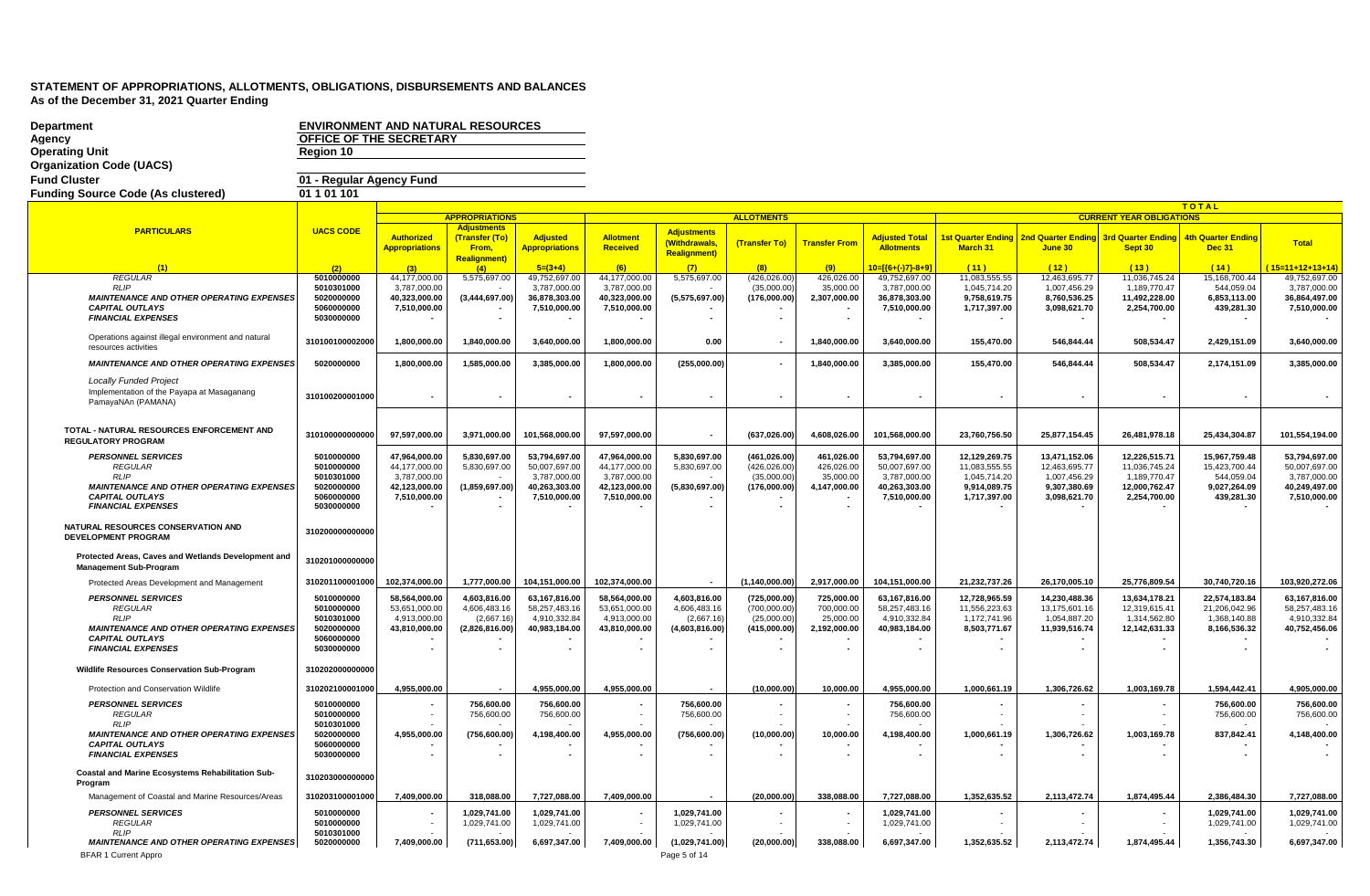| Department                                | <b>ENVIRONMEN</b>   | FAR No. 1 |                                    |
|-------------------------------------------|---------------------|-----------|------------------------------------|
| Agency                                    | <b>OFFICE OF TH</b> |           |                                    |
| <b>Operating Unit</b>                     | Region 10           |           | <b>Current Year Appropriations</b> |
| <b>Organization Code (UACS)</b>           |                     |           | Supplemental Appropriations        |
| <b>Fund Cluster</b>                       | 01 - Regular Ar     |           | <b>Continuing Appropriations</b>   |
| <b>Funding Source Code (As clustered)</b> | 01 1 01 101         |           |                                    |

|                                                                |                          | <b>CURRENT YEAR DISBURSEMENTS</b> |                               |                                       |                               |                               |                          | <b>BALANCES</b>    |                           |                         |                  |  |
|----------------------------------------------------------------|--------------------------|-----------------------------------|-------------------------------|---------------------------------------|-------------------------------|-------------------------------|--------------------------|--------------------|---------------------------|-------------------------|------------------|--|
| <b>PARTICULARS</b>                                             | <b>UACS CODE</b>         |                                   |                               |                                       |                               |                               |                          |                    | <b>Unpaid Obligations</b> |                         | %                |  |
|                                                                |                          | 1st Quarter Ending                |                               | 2nd Quarter Ending 3rd Quarter Ending | 4th Quarter Ending            | <b>Total</b>                  | <b>Unreleased</b>        | <b>Unobligated</b> | Due and                   | <b>Not Yet Due</b>      |                  |  |
|                                                                |                          | <b>March 31</b>                   | June 30                       | Sept 30                               | <b>Dec 31</b>                 |                               | <b>Appropriations</b>    | <b>Allotments</b>  | <b>Demandable</b>         | and                     | (oblig/allot)    |  |
| (1)                                                            | (2)                      | (16)                              | (17)                          | (18)                                  | (19)                          | $20=16+17+18+19$              | $21=(5-10)$              | $22=(10-15)$       | (23)                      | <b>Demandable</b>       |                  |  |
| <b>REGULAR</b>                                                 | 5010000000               | 10,171,813.42                     | 13, 164, 832.44               | 10,550,929.25                         | 15,296,445.62                 | 49,184,020.73                 |                          |                    | 438,816.17                | (24)<br>129,860.10      | 100.00           |  |
| <b>RLIP</b>                                                    | 5010301000               | 859,883.24                        | 1,178,320.72                  | 1,125,449.52                          | 569,078.88                    | 3,732,732.36                  | $\sim$                   |                    | 37,391.32                 | 16,876.32               | 100.00           |  |
| <b>MAINTENANCE AND OTHER OPERATING EXPENSES</b>                | 5020000000               | 4,214,514.81                      | 10,670,293.38                 | 8,038,353.17                          | 11,703,457.15                 | 34,626,618.51                 |                          | 13,806.00          | 1,929,835.31              | 308,043.18              | 99.96            |  |
| <b>CAPITAL OUTLAYS</b>                                         | 5060000000               | 30,191.07                         | 2,662,939.63                  | 2,056,138.00                          | 2,500,238.61                  | 7,249,507.31                  |                          |                    | 185,396.30                | 75,096.39               | 100.00           |  |
| <b>FINANCIAL EXPENSES</b>                                      | 5030000000               |                                   |                               |                                       |                               |                               |                          | $\blacksquare$     |                           |                         | $\sim$           |  |
| Operations against illegal environment and natural             | 310100100002000          | 104,780.00                        | 338,742.26                    | 584,189.45                            | 2,123,380.66                  | 3,151,092.37                  | $\blacksquare$           |                    | 220,413.02                | 268,494.61              | 100.00           |  |
| resources activities                                           |                          |                                   |                               |                                       |                               |                               |                          |                    |                           |                         |                  |  |
| <b>MAINTENANCE AND OTHER OPERATING EXPENSES</b>                | 5020000000               | 104,780.00                        | 338,742.26                    | 584,189.45                            | 1,868,380.66                  | 2,896,092.37                  |                          |                    | 220,413.02                | 268,494.61              | 100.00           |  |
| <b>Locally Funded Project</b>                                  |                          |                                   |                               |                                       |                               |                               |                          |                    |                           |                         |                  |  |
| Implementation of the Payapa at Masaganang                     |                          |                                   |                               |                                       |                               |                               |                          |                    | $\blacksquare$            |                         |                  |  |
| PamayaNAn (PAMANA)                                             | 310100200001000          |                                   |                               |                                       |                               |                               |                          |                    |                           |                         | $\sim$           |  |
|                                                                |                          |                                   |                               |                                       |                               |                               |                          |                    |                           |                         |                  |  |
| TOTAL - NATURAL RESOURCES ENFORCEMENT AND                      | 310100000000000          |                                   |                               |                                       |                               |                               |                          |                    |                           |                         |                  |  |
| <b>REGULATORY PROGRAM</b>                                      |                          | 15,381,182.54                     | 28,015,128.43                 | 22,355,059.39                         | 32,192,600.92                 | 97,943,971.28                 | $\sim$                   | 13,806.00          | 2,811,852.12              | 798,370.60              | 99.99            |  |
| <b>PERSONNEL SERVICES</b>                                      | 5010000000               | 11.031.696.66                     | 14,343,153.16                 | 11,676,378.77                         | 16,120,524.50                 | 53,171,753.09                 |                          |                    | 476.207.49                | 146,736.42              | 100.00           |  |
| <b>REGULAR</b>                                                 | 5010000000               | 10,171,813.42                     | 13,164,832.44                 | 10,550,929.25                         | 15,551,445.62                 | 49,439,020.73                 |                          |                    | 438,816.17                | 129,860.10              | 100.00           |  |
| <b>RLIP</b><br><b>MAINTENANCE AND OTHER OPERATING EXPENSES</b> | 5010301000<br>5020000000 | 859,883.24<br>4,319,294.81        | 1,178,320.72<br>11,009,035.64 | 1,125,449.52<br>8,622,542.62          | 569,078.88<br>13,571,837.81   | 3,732,732.36<br>37,522,710.88 |                          | 13,806.00          | 37,391.32<br>2,150,248.33 | 16,876.32<br>576,537.79 | 100.00<br>99.97  |  |
| <b>CAPITAL OUTLAYS</b>                                         | 5060000000               | 30,191.07                         | 2,662,939.63                  | 2,056,138.00                          | 2,500,238.61                  | 7,249,507.31                  |                          |                    | 185,396.30                | 75,096.39               | 100.00           |  |
| <b>FINANCIAL EXPENSES</b>                                      | 5030000000               |                                   |                               |                                       |                               |                               |                          | $\sim$             |                           |                         |                  |  |
| NATURAL RESOURCES CONSERVATION AND                             |                          |                                   |                               |                                       |                               |                               |                          |                    |                           |                         |                  |  |
| <b>DEVELOPMENT PROGRAM</b>                                     | 310200000000000          |                                   |                               |                                       |                               |                               |                          |                    |                           |                         |                  |  |
|                                                                |                          |                                   |                               |                                       |                               |                               |                          |                    |                           |                         |                  |  |
| Protected Areas, Caves and Wetlands Development and            | 310201000000000          |                                   |                               |                                       |                               |                               |                          |                    |                           |                         |                  |  |
| <b>Management Sub-Program</b>                                  |                          |                                   |                               |                                       |                               |                               |                          |                    |                           |                         |                  |  |
| Protected Areas Development and Management                     | 310201100001000          | 16,134,848.27                     | 24,727,250.01                 | 22,142,857.68                         | 37,080,333.69                 | 100,085,289.65                | $\overline{\phantom{a}}$ | 230,727.94         | 2,854,853.51              | 980,128.90              | 99.78            |  |
| <b>PERSONNEL SERVICES</b>                                      | 5010000000               | 11,561,782.36                     | 15,210,705.13                 | 13,049,955.57                         | 22,642,210.74                 | 62,464,653.80                 |                          | (0.00)             | 487,361.77                | 215,800.43              | 100.00           |  |
| <b>REGULAR</b><br><b>RLIP</b>                                  | 5010000000<br>5010301000 | 10,631,120.84<br>930,661.52       | 13,914,566.77<br>1,296,138.36 | 11,792,287.57<br>1,257,668.00         | 21,272,004.70<br>1,370,206.04 | 57,609,979.88<br>4,854,673.92 |                          | (0.00)<br>(0.00)   | 437,172.01<br>50,189.76   | 210,331.27<br>5,469.16  | 100.00<br>100.00 |  |
| <b>MAINTENANCE AND OTHER OPERATING EXPENSES</b>                | 5020000000               | 4,573,065.91                      | 9,516,544.88                  | 9,092,902.11                          | 14,438,122.95                 | 37,620,635.85                 |                          | 230,727.94         | 2,367,491.74              | 764,328.47              | 99.44            |  |
| <b>CAPITAL OUTLAYS</b>                                         | 5060000000               |                                   |                               |                                       |                               |                               |                          |                    |                           |                         |                  |  |
| <b>FINANCIAL EXPENSES</b>                                      | 5030000000               |                                   |                               |                                       |                               |                               |                          |                    |                           |                         |                  |  |
| Wildlife Resources Conservation Sub-Program                    | 310202000000000          |                                   |                               |                                       |                               |                               |                          |                    |                           |                         |                  |  |
|                                                                |                          |                                   |                               |                                       |                               |                               |                          |                    |                           |                         |                  |  |
| Protection and Conservation Wildlife                           | 310202100001000          | 426,175.11                        | 1,191,195.52                  | 954,120.45                            | 2,067,991.41                  | 4,639,482.49                  |                          | 50,000.00          | 168,674.32                | 96,843.19               | 98.99            |  |
| <b>PERSONNEL SERVICES</b>                                      | 5010000000               |                                   |                               |                                       | 734,192.00                    | 734,192.00                    | $\blacksquare$           |                    | 22,408.00                 |                         | 100.00           |  |
| <b>REGULAR</b><br><b>RLIP</b>                                  | 5010000000<br>5010301000 |                                   |                               |                                       | 734,192.00                    | 734,192.00                    |                          |                    | 22,408.00                 | $\sim$                  | 100.00           |  |
| <b>MAINTENANCE AND OTHER OPERATING EXPENSES</b>                | 5020000000               | 426,175.11                        | 1,191,195.52                  | 954,120.45                            | 1,333,799.41                  | 3,905,290.49                  |                          | 50,000.00          | 146,266.32                | 96,843.19               | 98.81            |  |
| <b>CAPITAL OUTLAYS</b>                                         | 5060000000               |                                   |                               |                                       |                               |                               |                          |                    |                           |                         |                  |  |
| <b>FINANCIAL EXPENSES</b>                                      | 5030000000               |                                   |                               |                                       |                               |                               |                          |                    |                           |                         |                  |  |
| Coastal and Marine Ecosystems Rehabilitation Sub-              | 310203000000000          |                                   |                               |                                       |                               |                               |                          |                    |                           |                         |                  |  |
| Program                                                        |                          |                                   |                               |                                       |                               |                               |                          |                    |                           |                         |                  |  |
| Management of Coastal and Marine Resources/Areas               | 310203100001000          | 503,535.66                        | 1,490,738.09                  | 1,793,673.58                          | 3,371,332.01                  | 7,159,279.34                  |                          | $\blacksquare$     | 401,130.01                | 166,678.65              | 100.00           |  |
| <b>PERSONNEL SERVICES</b>                                      | 5010000000               |                                   |                               |                                       | 1,015,006.90                  | 1,015,006.90                  |                          |                    | 14,734.10                 | (0.00)                  | 100.00           |  |
| <b>REGULAR</b><br>RLIP                                         | 5010000000<br>5010301000 |                                   |                               |                                       | 1,015,006.90                  | 1,015,006.90                  |                          |                    | 14,734.10                 | (0.00)                  | 100.00           |  |
| <b>MAINTENANCE AND OTHER OPERATING EXPENSES</b>                | 5020000000               | 503,535.66                        | 1,490,738.09                  | 1,793,673.58                          | 2,356,325.11                  | 6,144,272.44                  |                          |                    | 386,395.91                | 166,678.65              | 100.00           |  |
|                                                                |                          |                                   |                               |                                       |                               |                               |                          |                    |                           |                         |                  |  |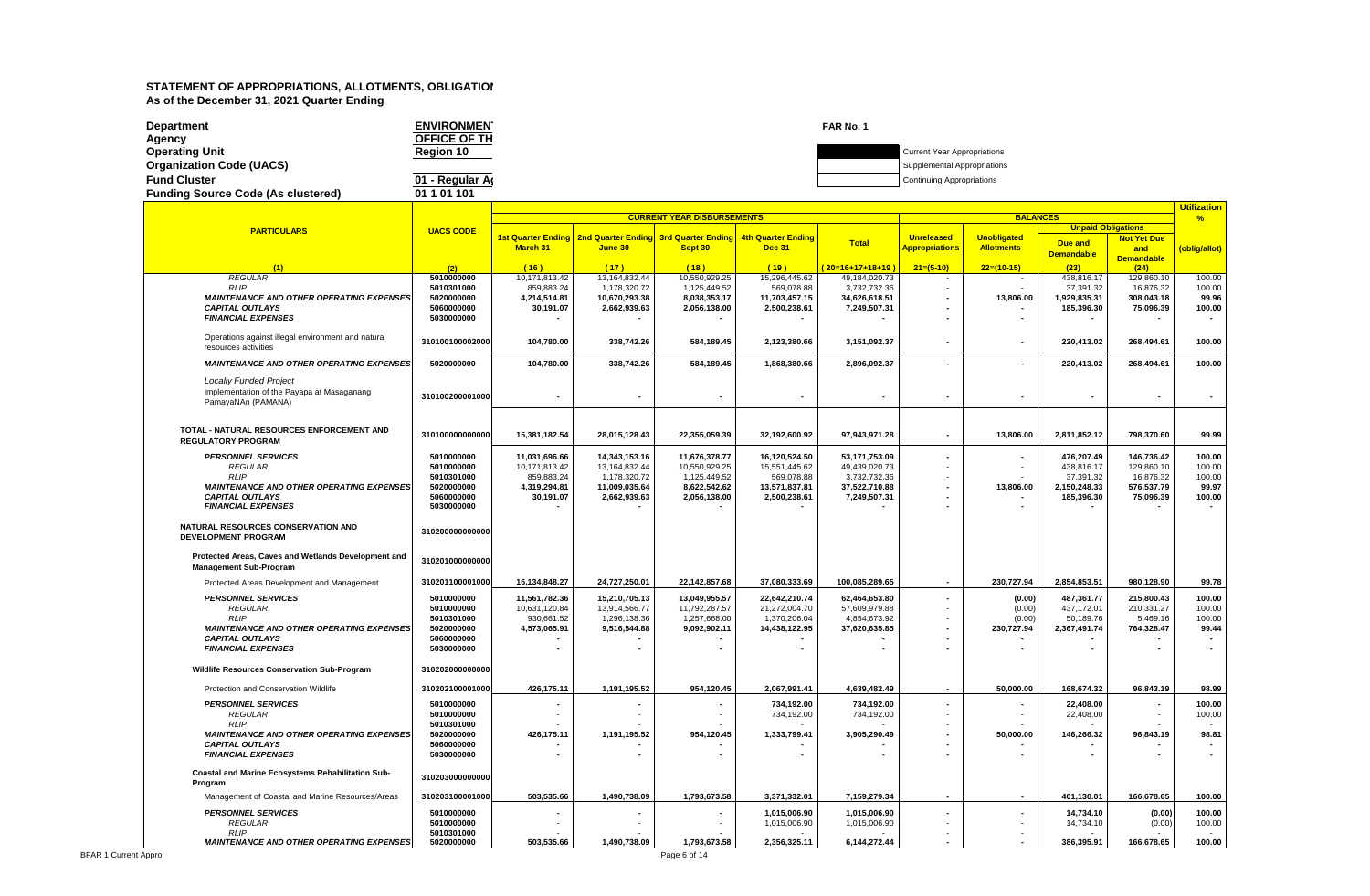| <b>Department</b>                                                                                                                                                                                        | <b>ENVIRONMENT AND NATURAL RESOURCES</b><br>OFFICE OF THE SECRETARY |                                            |                                               |                                          |                               |                                                            |                              |                          |                                            |                               |                               |                                 |                                            |                               |
|----------------------------------------------------------------------------------------------------------------------------------------------------------------------------------------------------------|---------------------------------------------------------------------|--------------------------------------------|-----------------------------------------------|------------------------------------------|-------------------------------|------------------------------------------------------------|------------------------------|--------------------------|--------------------------------------------|-------------------------------|-------------------------------|---------------------------------|--------------------------------------------|-------------------------------|
| Agency<br><b>Operating Unit</b>                                                                                                                                                                          | Region 10                                                           |                                            |                                               |                                          |                               |                                                            |                              |                          |                                            |                               |                               |                                 |                                            |                               |
| <b>Organization Code (UACS)</b>                                                                                                                                                                          |                                                                     |                                            |                                               |                                          |                               |                                                            |                              |                          |                                            |                               |                               |                                 |                                            |                               |
| <b>Fund Cluster</b>                                                                                                                                                                                      | 01 - Regular Agency Fund                                            |                                            |                                               |                                          |                               |                                                            |                              |                          |                                            |                               |                               |                                 |                                            |                               |
| <b>Funding Source Code (As clustered)</b>                                                                                                                                                                | 01 1 01 1 01                                                        |                                            |                                               |                                          |                               |                                                            |                              |                          |                                            |                               |                               |                                 |                                            |                               |
|                                                                                                                                                                                                          |                                                                     |                                            |                                               |                                          |                               |                                                            |                              |                          |                                            |                               |                               |                                 | <b>TOTAL</b>                               |                               |
|                                                                                                                                                                                                          |                                                                     |                                            | <b>APPROPRIATIONS</b>                         |                                          |                               |                                                            | <b>ALLOTMENTS</b>            |                          |                                            |                               |                               | <b>CURRENT YEAR OBLIGATIONS</b> |                                            |                               |
| <b>PARTICULARS</b>                                                                                                                                                                                       | <b>UACS CODE</b>                                                    | <b>Authorized</b><br><b>Appropriations</b> | <b>Adjustments</b><br>(Transfer (To)<br>From, | <b>Adjusted</b><br><b>Appropriations</b> | Allotment<br><b>Received</b>  | <b>Adjustments</b><br>(Withdrawals,<br><b>Realignment)</b> | (Transfer To)                | <b>Transfer From</b>     | <b>Adjusted Total</b><br><b>Allotments</b> | March 31                      | June 30                       | Sept 30                         | <b>4th Quarter Ending</b><br><b>Dec 31</b> | Total                         |
|                                                                                                                                                                                                          | (2)                                                                 |                                            | <b>Realignment)</b><br>(4)                    | $5=(3+4)$                                | (6)                           | (7)                                                        | (8)                          | (9)                      | 10=[{6+(-)7}-8+9]                          | (11)                          | (12)                          | (13)                            | (14)                                       | 15=11+12+13+14)               |
| <b>CAPITAL OUTLAYS</b>                                                                                                                                                                                   | 5060000000                                                          |                                            | $\sim$                                        |                                          |                               |                                                            |                              |                          |                                            |                               | $\overline{\phantom{a}}$      |                                 |                                            |                               |
| <b>FINANCIAL EXPENSES</b>                                                                                                                                                                                | 5030000000                                                          |                                            |                                               |                                          |                               |                                                            |                              |                          |                                            |                               |                               |                                 |                                            |                               |
| <b>Locally Funded Project</b><br>Development, Updating and Implementation of the<br>Operational Plan for the Manila Bay Coastal<br>Management Strategy pursuant to SC Decision under<br>GR No. 171947-48 | 310203200001000                                                     |                                            |                                               |                                          |                               |                                                            |                              |                          |                                            |                               |                               |                                 |                                            |                               |
| Pasig River Rehabilitation                                                                                                                                                                               | 310203200002000                                                     |                                            |                                               |                                          |                               |                                                            |                              |                          |                                            |                               |                               |                                 |                                            |                               |
| SUB- TOTAL - Coastal and Marine Ecosystems<br><b>Rehabilitation Sub-Program</b>                                                                                                                          | 310203000000000                                                     | 7,409,000.00                               | 318,088.00                                    | 7,727,088.00                             | 7,409,000.00                  |                                                            | (20,000.00)                  | 338,088.00               | 7,727,088.00                               | 1,352,635.52                  | 2,113,472.74                  | 1,874,495.44                    | 2,386,484.30                               | 7,727,088.00                  |
| <b>PERSONNEL SERVICES</b>                                                                                                                                                                                | 5010000000                                                          |                                            | 1.029.741.00                                  | 1.029.741.00                             |                               | 1.029.741.00                                               |                              |                          | 1.029.741.00                               |                               |                               |                                 | 1.029.741.00                               | 1.029.741.00                  |
| <b>REGULAR</b><br><b>RLIP</b>                                                                                                                                                                            | 5010000000<br>5010301000                                            |                                            | 1.029.741.00                                  | 1.029.741.00                             |                               | 1.029.741.00                                               |                              |                          | 1,029,741.00                               |                               |                               |                                 | 1,029,741.00                               | 1,029,741.00                  |
| <b>MAINTENANCE AND OTHER OPERATING EXPENSES</b>                                                                                                                                                          | 5020000000                                                          | 7.409.000.00                               | (711.653.00)                                  | 6.697.347.00                             | 7.409.000.00                  | (1.029.741.00)                                             | (20.000.00)                  | 338.088.00               | 6.697.347.00                               | 1.352.635.52                  | 2.113.472.74                  | 1.874.495.44                    | 1.356.743.30                               | 6,697,347.00                  |
| <b>CAPITAL OUTLAYS</b><br><b>FINANCIAL EXPENSES</b>                                                                                                                                                      | 5060000000<br>5030000000                                            |                                            |                                               |                                          |                               |                                                            |                              |                          |                                            |                               |                               |                                 |                                            |                               |
| <b>Land Management Sub-Program</b>                                                                                                                                                                       | 310204000000000                                                     |                                            |                                               |                                          |                               |                                                            |                              |                          |                                            |                               |                               |                                 |                                            |                               |
| Land Survey, Disposition and Records Management                                                                                                                                                          | 310204100001000                                                     | 92,196,000.00                              | 1,910,600.00                                  | 94,106,600.00                            | 92,196,000.00                 | (0.00)                                                     | (1, 177, 000.00)             | 3,087,600.00             | 94,106,600.00                              | 20,039,003.00                 | 23,056,570.14                 | 22,481,569.24                   | 28,529,457.62                              | 94,106,600.00                 |
| <b>PERSONNEL SERVICES</b>                                                                                                                                                                                | 5010000000                                                          | 79,286,000.00                              | 2,518,426.00                                  | 81,804,426.00                            | 79,286,000.00                 | 2,518,426.00                                               | (702,000.00)                 | 702,000.00               | 81,804,426.00                              | 16,939,569.30                 | 19,981,852.04                 | 18,320,677.46                   | 26,562,327.20                              | 81,804,426.00                 |
| <b>REGULAR</b><br><b>RLIP</b>                                                                                                                                                                            | 5010000000<br>5010301000                                            | 72,725,000.00<br>6,561,000.00              | 2,518,426.00                                  | 75,243,426.00<br>6,561,000.00            | 72,725,000.00<br>6,561,000.00 | 2,518,426.00                                               | (700,000.00)<br>(2,000.00)   | 700,000.00<br>2,000.00   | 75,243,426.00<br>6,561,000.00              | 15,386,532.74<br>1,553,036.56 | 18,473,549.04<br>1,508,303.00 | 16,539,027.75<br>1,781,649.71   | 24,844,316.47<br>1,718,010.73              | 75,243,426.00<br>6,561,000.00 |
| <b>MAINTENANCE AND OTHER OPERATING EXPENSES</b>                                                                                                                                                          | 5020000000                                                          | 12,910,000.00                              | (607, 826.00)                                 | 12,302,174.00                            | 12,910,000.00                 | (2,518,426.00)                                             | (475,000.00)                 | 2,385,600.00             | 12,302,174.00                              | 3,099,433.70                  | 3,074,718.10                  | 4,160,891.78                    | 1,967,130.42                               | 12,302,174.00                 |
| <b>CAPITAL OUTLAYS</b><br><b>FINANCIAL EXPENSES</b>                                                                                                                                                      | 5060000000<br>5030000000                                            |                                            |                                               |                                          |                               |                                                            |                              |                          |                                            |                               |                               |                                 |                                            |                               |
| For the Requirements of the Comprehensive Agrarian<br>Reform Program                                                                                                                                     | 310204100002000                                                     | 5,606,000.00                               | 8,589,350.00                                  | 14,195,350.00                            | 5,606,000.00                  |                                                            | (6,671,308.00)               | 15,260,658.00            | 14,195,350.00                              | 6,354,959.88                  | 2,161,683.11                  | 2,411,746.69                    | 2,381,858.42                               | 13,310,248.10                 |
| <b>PERSONNEL SERVICES</b>                                                                                                                                                                                | 5010000000                                                          | 5,606,000.00                               |                                               | 5,606,000.00                             | 5,606,000.00                  |                                                            | (1, 131, 308.00)             | 1,131,308.00             | 5,606,000.00                               | 1,099,582.88                  | 1,241,882.54                  | 1,331,839.66                    | 1,932,694.92                               | 5,606,000.00                  |
| <b>REGULAR</b>                                                                                                                                                                                           | 5010000000                                                          | 5,606,000.00                               |                                               | 5,606,000.00                             | 5,606,000.00                  |                                                            | (1, 131, 308.00)             | 1,131,308.00             | 5,606,000.00                               | 1,099,582.88                  | 1,241,882.54                  | 1,331,839.66                    | 1,932,694.92                               | 5,606,000.00                  |
| <b>RLIP</b><br><b>MAINTENANCE AND OTHER OPERATING EXPENSES</b>                                                                                                                                           | 5010301000<br>5020000000                                            |                                            | 8,589,350.00                                  | 8,589,350.00                             |                               |                                                            | (5,540,000.00)               | 14,129,350.00            | 8,589,350.00                               | 5,255,377.00                  | 919,800.57                    | 1,079,907.03                    | 449,163.50                                 | 7,704,248.10                  |
| <b>CAPITAL OUTLAYS</b>                                                                                                                                                                                   | 5060000000                                                          |                                            |                                               |                                          |                               |                                                            |                              |                          |                                            |                               |                               |                                 |                                            |                               |
| <b>FINANCIAL EXPENSES</b>                                                                                                                                                                                | 5030000000                                                          |                                            |                                               |                                          |                               |                                                            |                              |                          |                                            |                               |                               |                                 |                                            |                               |
| Program Beneficiaries Development                                                                                                                                                                        | 310204100002000                                                     |                                            | 7.595.000.00                                  | 7,595,000.00                             |                               |                                                            | (5.540.000.00)               | 13.135.000.00            | 7.595.000.00                               | 5,242,977.00                  | 870,075.57                    | 1,048,457.03                    | 396,157.90                                 | 7,557,667.50                  |
| <b>PERSONNEL SERVICES</b>                                                                                                                                                                                | 5010000000                                                          |                                            |                                               |                                          |                               |                                                            |                              |                          |                                            |                               |                               |                                 |                                            |                               |
| <b>REGULAR</b><br><b>RLIP</b>                                                                                                                                                                            | 5010000000<br>5010301000                                            |                                            | $\sim$                                        |                                          |                               |                                                            |                              |                          |                                            |                               |                               |                                 |                                            |                               |
| <b>MAINTENANCE AND OTHER OPERATING EXPENSES</b>                                                                                                                                                          | 5020000000                                                          |                                            | 7,595,000.00                                  | 7,595,000.00                             |                               |                                                            | (5,540,000.00)               | 13,135,000.00            | 7,595,000.00                               | 5,242,977.00                  | 870,075.57                    | 1,048,457.03                    | 396,157.90                                 | 7,557,667.50                  |
| Land Surveys and Disposition                                                                                                                                                                             | 310204100002000                                                     | 5,606,000.00                               | 994,350.00                                    | 6,600,350.00                             | 5,606,000.00                  |                                                            | (1, 131, 308.00)             | 2,125,658.00             | 6,600,350.00                               | 1,111,982.88                  | 1,291,607.54                  | 1,363,289.66                    | 1,985,700.52                               | 5,752,580.60                  |
| <b>MAINTENANCE AND OTHER OPERATING EXPENSES</b>                                                                                                                                                          | 5020000000                                                          |                                            | 994,350.00                                    | 994,350.00                               |                               | $\sim$                                                     |                              | 994,350.00               | 994,350.00                                 | 12,400.00                     | 49,725.00                     | 31,450.00                       | 53,005.60                                  | 146,580.60                    |
| SUB TOTAL - Land Management Sub-Program                                                                                                                                                                  | 310204000000000                                                     | 97,802,000.00                              | 10,499,950.00                                 | 108,301,950.00                           | 97,802,000.00                 | (0.00)                                                     | (7.848.308.00)               | 18,348,258.00            | 108,301,950.00                             | 26,393,962.88                 | 25,218,253.25                 | 24,893,315.93                   | 30,911,316.04                              | 107,416,848.10                |
| <b>PERSONNEL SERVICES</b>                                                                                                                                                                                | 5010000000                                                          | 84,892,000.00                              | 2,518,426.00                                  | 87,410,426.00                            | 84,892,000.00                 | 2,518,426.00                                               | (1,833,308.00)               | 1,833,308.00             | 87,410,426.00                              | 18,039,152.18                 | 21,223,734.58                 | 19,652,517.12                   | 28,495,022.12                              | 87,410,426.00                 |
| <b>REGULAR</b><br><b>RLIP</b>                                                                                                                                                                            | 5010000000<br>5010301000                                            | 78,331,000.00<br>6,561,000.00              | 2,518,426.00                                  | 80,849,426.00<br>6,561,000.00            | 78,331,000.00<br>6,561,000.00 | 2,518,426.00                                               | (1,831,308.00)<br>(2.000.00) | 1,831,308.00<br>2,000.00 | 80,849,426.00<br>6,561,000.00              | 16,486,115.62<br>1,553,036.56 | 19,715,431.58<br>1,508,303.00 | 17,870,867.41<br>1,781,649.71   | 26,777,011.39<br>1,718,010.73              | 80,849,426.00<br>6,561,000.00 |
| <b>MAINTENANCE AND OTHER OPERATING EXPENSES</b><br><b>BFAR 1 Current Appro</b>                                                                                                                           | 5020000000                                                          | 12,910,000.00                              | 7,981,524.00                                  | 20,891,524.00                            | 12,910,000.00                 | (2,518,426.00)<br>Page 7 of 14                             | (6,015,000.00)               | 16,514,950.00            | 20,891,524.00                              | 8,354,810.70                  | 3,994,518.67                  | 5,240,798.81                    | 2,416,293.92                               | 20,006,422.10                 |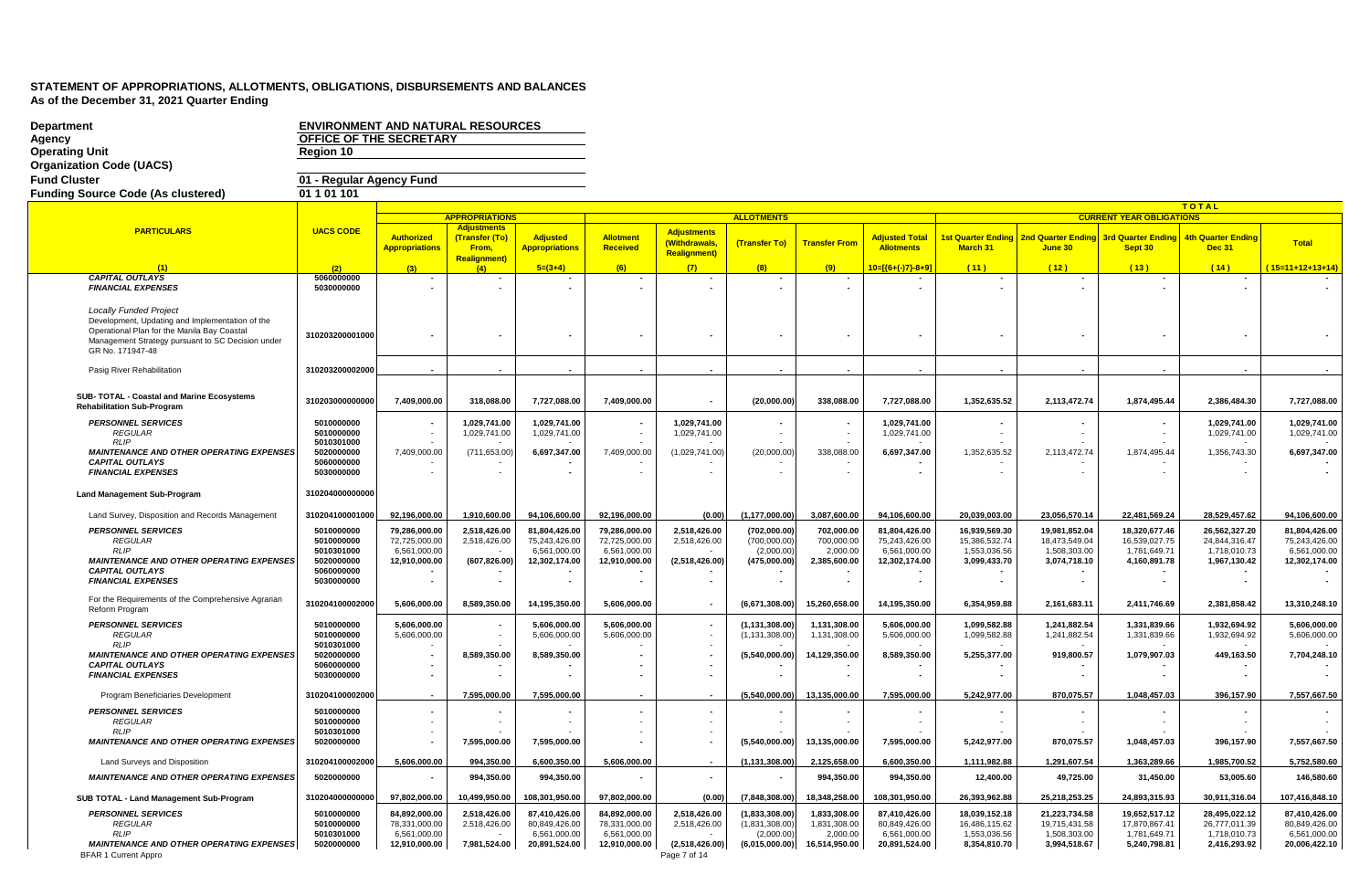| Department                                | <b>ENVIRONMEN</b>   | FAR No. 1 |                                    |
|-------------------------------------------|---------------------|-----------|------------------------------------|
| Agency                                    | <b>OFFICE OF TH</b> |           |                                    |
| <b>Operating Unit</b>                     | <b>Region 10</b>    |           | <b>Current Year Appropriations</b> |
| <b>Organization Code (UACS)</b>           |                     |           | Supplemental Appropriations        |
| <b>Fund Cluster</b>                       | 01 - Regular Ar     |           | <b>Continuing Appropriations</b>   |
| <b>Funding Source Code (As clustered)</b> | 01 1 01 101         |           |                                    |

|                                                                           |                          |                               |                                                              | <b>CURRENT YEAR DISBURSEMENTS</b> |                               |                               | uunzauur<br>$\frac{9}{6}$ |                          |                           |                        |                  |
|---------------------------------------------------------------------------|--------------------------|-------------------------------|--------------------------------------------------------------|-----------------------------------|-------------------------------|-------------------------------|---------------------------|--------------------------|---------------------------|------------------------|------------------|
|                                                                           |                          |                               |                                                              |                                   |                               |                               |                           | <b>BALANCES</b>          | <b>Unpaid Obligations</b> |                        |                  |
| <b>PARTICULARS</b>                                                        | <b>UACS CODE</b>         |                               | 1st Quarter Ending   2nd Quarter Ending   3rd Quarter Ending |                                   | <b>4th Quarter Ending</b>     |                               | <b>Unreleased</b>         | <b>Unobligated</b>       |                           | <b>Not Yet Due</b>     |                  |
|                                                                           |                          | <b>March 31</b>               | June 30                                                      | Sept 30                           | <b>Dec 31</b>                 | <b>Total</b>                  | <b>Appropriations</b>     | <b>Allotments</b>        | <b>Due and</b>            | and                    | (oblig/allot)    |
|                                                                           |                          |                               |                                                              |                                   |                               |                               |                           |                          | <b>Demandable</b>         | <b>Demandable</b>      |                  |
| (1)                                                                       | (2)                      | (16)                          | (17)                                                         | (18)                              | (19)                          | (20=16+17+18+19               | $21=(5-10)$               | $22=(10-15)$             | (23)                      | (24)                   |                  |
| <b>CAPITAL OUTLAYS</b><br><b>FINANCIAL EXPENSES</b>                       | 5060000000<br>5030000000 |                               |                                                              |                                   |                               |                               |                           |                          |                           |                        |                  |
|                                                                           |                          |                               |                                                              |                                   |                               |                               |                           |                          |                           |                        |                  |
| <b>Locally Funded Project</b>                                             |                          |                               |                                                              |                                   |                               |                               |                           |                          |                           |                        |                  |
| Development, Updating and Implementation of the                           |                          |                               |                                                              |                                   |                               |                               |                           |                          |                           |                        |                  |
| Operational Plan for the Manila Bay Coastal                               | 310203200001000          |                               |                                                              |                                   |                               |                               |                           |                          |                           |                        |                  |
| Management Strategy pursuant to SC Decision under                         |                          |                               |                                                              |                                   |                               |                               |                           |                          |                           |                        |                  |
| GR No. 171947-48                                                          |                          |                               |                                                              |                                   |                               |                               |                           |                          |                           |                        |                  |
| Pasig River Rehabilitation                                                | 310203200002000          |                               |                                                              |                                   |                               |                               |                           |                          |                           |                        |                  |
|                                                                           |                          |                               |                                                              |                                   |                               |                               |                           |                          |                           |                        |                  |
| SUB- TOTAL - Coastal and Marine Ecosystems                                |                          |                               |                                                              |                                   |                               |                               |                           |                          |                           |                        |                  |
| <b>Rehabilitation Sub-Program</b>                                         | 310203000000000          | 503,535.66                    | 1,490,738.09                                                 | 1,793,673.58                      | 3,371,332.01                  | 7,159,279.34                  |                           | $\overline{\phantom{a}}$ | 401,130.01                | 166,678.65             | 100.00           |
| <b>PERSONNEL SERVICES</b>                                                 | 5010000000               |                               |                                                              |                                   | 1,015,006.90                  | 1.015.006.90                  |                           | $\blacksquare$           | 14.734.10                 | (0.00)                 | 100.00           |
| <b>REGULAR</b>                                                            | 5010000000               |                               |                                                              |                                   | 1,015,006.90                  | 1,015,006.90                  |                           |                          | 14,734.10                 | (0.00)                 | 100.00           |
| <b>RLIP</b>                                                               | 5010301000               |                               |                                                              |                                   |                               |                               |                           |                          |                           |                        |                  |
| <b>MAINTENANCE AND OTHER OPERATING EXPENSES</b><br><b>CAPITAL OUTLAYS</b> | 5020000000<br>5060000000 | 503,535.66                    | 1,490,738.09                                                 | 1,793,673.58                      | 2,356,325.11                  | 6,144,272.44                  |                           |                          | 386,395.91                | 166,678.65             | 100.00           |
| <b>FINANCIAL EXPENSES</b>                                                 | 5030000000               |                               |                                                              |                                   |                               |                               |                           |                          |                           |                        |                  |
|                                                                           |                          |                               |                                                              |                                   |                               |                               |                           |                          |                           |                        |                  |
| <b>Land Management Sub-Program</b>                                        | 310204000000000          |                               |                                                              |                                   |                               |                               |                           |                          |                           |                        |                  |
| Land Survey, Disposition and Records Management                           | 310204100001000          | 16,685,390.36                 | 24,658,092.31                                                | 20,170,311.92                     | 30,611,312.92                 | 92,125,107.51                 |                           | (0.00)                   | 1,123,913.87              | 857,578.62             | 100.00           |
| <b>PERSONNEL SERVICES</b>                                                 | 5010000000               | 15,182,414.65                 | 21,551,796.12                                                | 17,537,941.48                     | 26,678,715.00                 | 80,950,867.25                 |                           | (0.00)                   | 519,666.40                | 333,892.35             | 100.00           |
| <b>REGULAR</b>                                                            | 5010000000               | 13,994,664.40                 | 19,700,712.08                                                | 15,853,411.86                     | 24,926,741.43                 | 74,475,529.77                 |                           | (0.00)                   | 436,251.00                | 331,645.23             | 100.00           |
| <b>RLIP</b><br><b>MAINTENANCE AND OTHER OPERATING EXPENSES</b>            | 5010301000<br>5020000000 | 1,187,750.25<br>1,502,975.71  | 1,851,084.04<br>3,106,296.19                                 | 1,684,529.62<br>2,632,370.44      | 1,751,973.57<br>3,932,597.92  | 6,475,337.48<br>11,174,240.26 |                           | (0.00)                   | 83,415.40<br>604,247.47   | 2,247.12<br>523,686.27 | 100.00<br>100.00 |
| <b>CAPITAL OUTLAYS</b>                                                    | 5060000000               |                               |                                                              |                                   |                               |                               |                           |                          |                           |                        |                  |
| <b>FINANCIAL EXPENSES</b>                                                 | 5030000000               |                               |                                                              |                                   |                               |                               |                           |                          |                           |                        |                  |
| For the Requirements of the Comprehensive Agrarian                        |                          |                               |                                                              |                                   |                               |                               |                           |                          |                           |                        |                  |
| Reform Program                                                            | 310204100002000          | 1,163,213.33                  | 4,827,482.84                                                 | 3,261,174.66                      | 3,111,244.19                  | 12,363,115.02                 | $\blacksquare$            | 885,101.90               | 289,527.72                | 657,605.36             | 93.76            |
| <b>PERSONNEL SERVICES</b>                                                 | 5010000000               | 935,855.39                    | 1,281,235.97                                                 | 1,012,993.46                      | 1,851,048.63                  | 5,081,133.45                  |                           |                          | 77,711.31                 | 447,155.24             | 100.00           |
| <b>REGULAR</b>                                                            | 5010000000               | 935,855.39                    | 1,281,235.97                                                 | 1,012,993.46                      | 1,851,048.63                  | 5,081,133.45                  |                           |                          | 77,711.31                 | 447,155.24             | 100.00           |
| <b>RLIP</b><br><b>MAINTENANCE AND OTHER OPERATING EXPENSES</b>            | 5010301000<br>5020000000 | 227,357.94                    | 3,546,246.87                                                 | 2,248,181.20                      | 1,260,195.56                  | 7,281,981.57                  |                           | 885,101.90               | 211,816.41                | 210,450.12             | 89.70            |
| <b>CAPITAL OUTLAYS</b>                                                    | 5060000000               |                               |                                                              |                                   |                               |                               |                           |                          |                           |                        |                  |
| <b>FINANCIAL EXPENSES</b>                                                 | 5030000000               |                               |                                                              |                                   |                               |                               |                           |                          |                           |                        |                  |
| Program Beneficiaries Development                                         | 310204100002000          | 227,357.94                    | 3,484,146.87                                                 | 2,217,006.20                      | 1,209,259.96                  | 7,137,770.97                  |                           | 37,332.50                | 211,816.41                | 208,080.12             | 99.51            |
| <b>PERSONNEL SERVICES</b>                                                 | 5010000000               |                               |                                                              |                                   |                               |                               |                           |                          |                           |                        |                  |
| <b>REGULAR</b>                                                            | 5010000000               |                               |                                                              |                                   |                               |                               |                           |                          |                           |                        |                  |
| <b>RLIP</b>                                                               | 5010301000               |                               |                                                              |                                   |                               |                               |                           |                          |                           |                        | 99.51            |
| <b>MAINTENANCE AND OTHER OPERATING EXPENSES</b>                           | 5020000000               | 227,357.94                    | 3,484,146.87                                                 | 2,217,006.20                      | 1,209,259.96                  | 7,137,770.97                  |                           | 37,332.50                | 211,816.41                | 208,080.12             |                  |
| Land Surveys and Disposition                                              | 310204100002000          | 935,855.39                    | 1,343,335.97                                                 | 1,044,168.46                      | 1,901,984.23                  | 5,225,344.05                  | $\sim$                    | 847,769.40               | 77,711.31                 | 449,525.24             | 87.16            |
| <b>MAINTENANCE AND OTHER OPERATING EXPENSES</b>                           | 5020000000               |                               | 62,100.00                                                    | 31,175.00                         | 50,935.60                     | 144,210.60                    | $\blacksquare$            | 847,769.40               | ٠                         | 2,370.00               | 14.74            |
| SUB TOTAL - Land Management Sub-Program                                   | 310204000000000          | 17,848,603.69                 | 29,485,575.15                                                | 23,431,486.58                     | 33,722,557.11                 | 104,488,222.53                | $\overline{a}$            | 885,101.90               | 1,413,441.59              | 1,515,183.98           | 99.18            |
| <b>PERSONNEL SERVICES</b>                                                 | 5010000000               | 16,118,270.04                 | 22,833,032.09                                                | 18,550,934.94                     | 28,529,763.63                 | 86,032,000.70                 |                           | (0.00)                   | 597,377.71                | 781,047.59             | 100.00           |
| <b>REGULAR</b><br><b>RLIP</b>                                             | 5010000000<br>5010301000 | 14,930,519.79<br>1,187,750.25 | 20,981,948.05<br>1,851,084.04                                | 16,866,405.32<br>1,684,529.62     | 26,777,790.06<br>1,751,973.57 | 79,556,663.22<br>6,475,337.48 |                           | (0.00)<br>(0.00)         | 513,962.31<br>83,415.40   | 778,800.47<br>2,247.12 | 100.00<br>100.00 |
| <b>MAINTENANCE AND OTHER OPERATING EXPENSES</b>                           | 5020000000               | 1,730,333.65                  | 6,652,543.06                                                 | 4,880,551.64                      | 5,192,793.48                  | 18,456,221.83                 |                           | 885,101.90               | 816,063.88                | 734,136.39             | 95.76            |
| oro                                                                       |                          |                               |                                                              | Page 8 of 14                      |                               |                               |                           |                          |                           |                        |                  |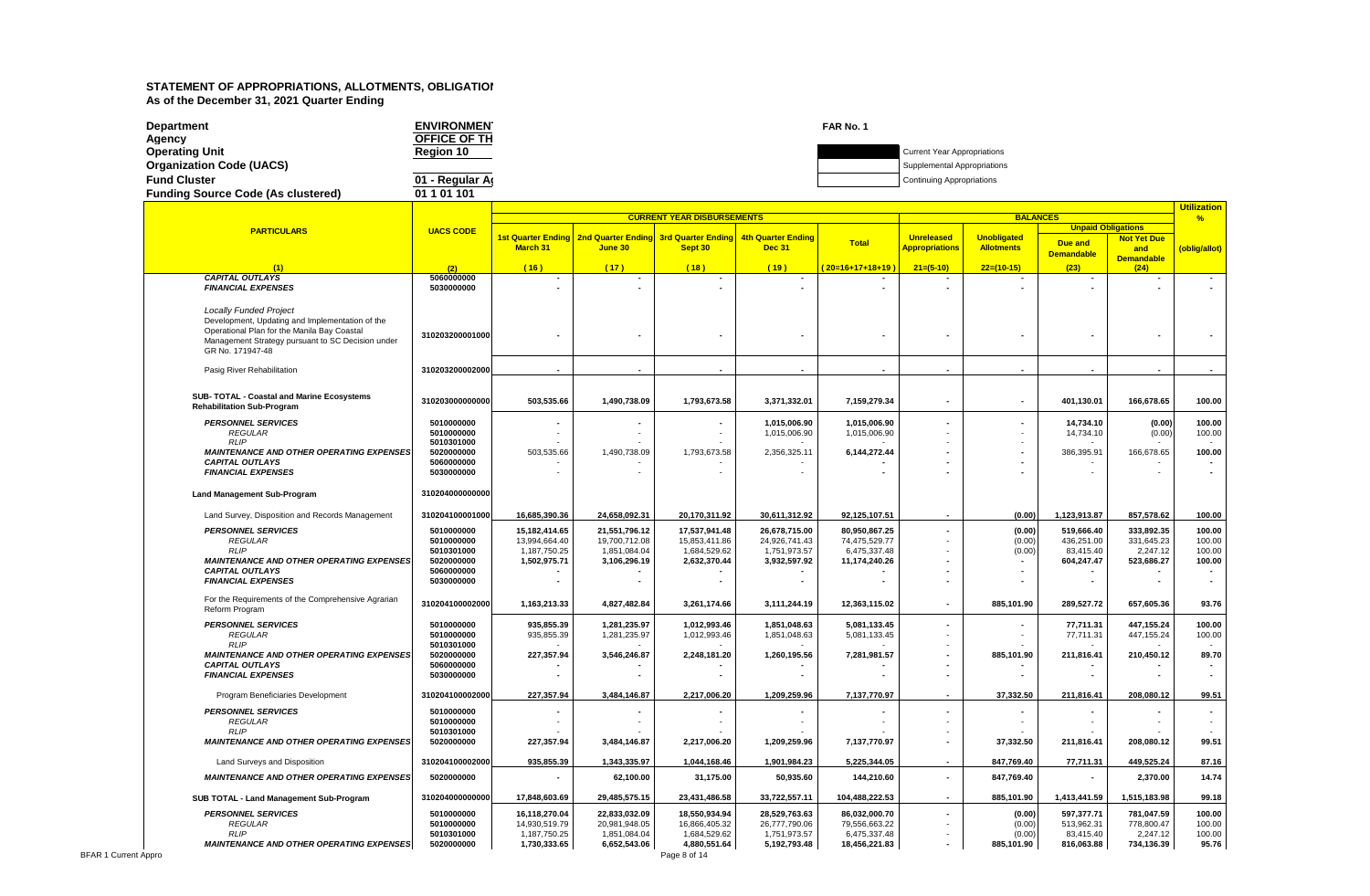| <b>Department</b><br>Agency                                                                        | <b>ENVIRONMENT AND NATURAL RESOURCES</b><br>OFFICE OF THE SECRETARY |                                  |                                      |                                  |                                  |                                       |                                        |                                |                                  |                                |                                       |                                 |                                 |                                  |
|----------------------------------------------------------------------------------------------------|---------------------------------------------------------------------|----------------------------------|--------------------------------------|----------------------------------|----------------------------------|---------------------------------------|----------------------------------------|--------------------------------|----------------------------------|--------------------------------|---------------------------------------|---------------------------------|---------------------------------|----------------------------------|
| <b>Operating Unit</b>                                                                              | Region 10                                                           |                                  |                                      |                                  |                                  |                                       |                                        |                                |                                  |                                |                                       |                                 |                                 |                                  |
| <b>Organization Code (UACS)</b><br><b>Fund Cluster</b>                                             |                                                                     |                                  |                                      |                                  |                                  |                                       |                                        |                                |                                  |                                |                                       |                                 |                                 |                                  |
| <b>Funding Source Code (As clustered)</b>                                                          | 01 - Regular Agency Fund<br>01 1 01 1 01                            |                                  |                                      |                                  |                                  |                                       |                                        |                                |                                  |                                |                                       |                                 |                                 |                                  |
|                                                                                                    |                                                                     |                                  |                                      |                                  |                                  |                                       |                                        |                                |                                  |                                |                                       |                                 | <b>TOTAL</b>                    |                                  |
|                                                                                                    |                                                                     |                                  | <b>APPROPRIATIONS</b>                |                                  |                                  |                                       | <b>ALLOTMENTS</b>                      |                                |                                  |                                |                                       | <b>CURRENT YEAR OBLIGATIONS</b> |                                 |                                  |
| <b>PARTICULARS</b>                                                                                 | <b>UACS CODE</b>                                                    | Authorized                       | <b>Adjustments</b><br>(Transfer (To) | <b>Adjusted</b>                  | <b>Allotment</b>                 | <b>Adjustments</b>                    |                                        |                                | <b>Adjusted Total</b>            | <b>1st Quarter Ending</b>      | 2nd Quarter Ending 3rd Quarter Ending |                                 | <b>4th Quarter Ending</b>       |                                  |
|                                                                                                    |                                                                     | <b>Appropriations</b>            | From,                                | <b>Appropriations</b>            | Received                         | (Withdrawals,<br><b>Realignment</b> ) | (Transfer To)                          | <b>Transfer From</b>           | <b>Allotments</b>                | March 31                       | June 30                               | Sept 30                         | <b>Dec 31</b>                   | <b>Total</b>                     |
|                                                                                                    | (2)                                                                 |                                  | <b>Realignment)</b><br>(4)           | $5=(3+4)$                        | (6)                              | (7)                                   | (8)                                    | (9)                            | 10=[{6+(-)7}-8+9]                | (11)                           | (12)                                  | (13)                            | (14)                            | $(15=11+12+13+14)$               |
| <b>CAPITAL OUTLAYS</b>                                                                             | 5060000000                                                          |                                  |                                      |                                  |                                  |                                       |                                        |                                |                                  |                                | $\blacksquare$                        |                                 |                                 |                                  |
| <b>FINANCIAL EXPENSES</b>                                                                          | 5030000000                                                          | $\sim$                           | $\sim$                               | $\sim$                           |                                  | $\overline{\phantom{a}}$              | $\sim$                                 | $\sim$                         |                                  |                                | $\overline{a}$                        |                                 |                                 |                                  |
| Forest and Watershed Management Sub-Program                                                        | 310205000000000                                                     |                                  |                                      |                                  |                                  |                                       |                                        |                                |                                  |                                |                                       |                                 |                                 |                                  |
| Forest Development, Rehabilitation and Maintenance<br>and Protection                               | 310205100001000                                                     | 283,816,000.00                   | 49,480.00                            | 283,865,480.00                   | 283,816,000.00                   | $\overline{\phantom{a}}$              | (24, 530, 652.00)                      | 24,580,132.00                  | 283,865,480.00                   | 66,992,036.81                  | 142,713,451.90                        | 35,926,012.88                   | 38,223,718.41                   | 283,855,220.00                   |
| <b>PERSONNEL SERVICES</b>                                                                          | 5010000000                                                          | 99.423.000.00                    |                                      | 99.423.000.00                    | 99.423.000.00                    |                                       | (7.995.564.00)                         | 7.995.564.00                   | 99.423.000.00                    | 19.593.876.60                  | 24.343.995.74                         | 21.994.410.42                   | 33.490.717.24                   | 99,423,000.00                    |
| <b>REGULAR</b><br>RLIP                                                                             | 5010000000<br>5010301000                                            | 91,145,000.00<br>8,278,000.00    | (1, 157.72)<br>1,157.72              | 91,143,842.28<br>8,279,157.72    | 91.145.000.00<br>8,278,000.00    | (1, 157.72)<br>1,157.72               | (7,807,564.00)<br>(188,000.00)         | 7,807,564.00<br>188,000.00     | 91.143.842.28<br>8,279,157.72    | 17,759,796.57<br>1,834,080.03  | 22,513,641.80<br>1,830,353.94         | 19,695,989.31<br>2,298,421.11   | 31,174,414.60<br>2,316,302.64   | 91,143,842.28<br>8,279,157.72    |
| <b>MAINTENANCE AND OTHER OPERATING EXPENSES</b>                                                    | 5020000000                                                          | 38,590,000.00                    |                                      | 38,590,000.00                    | 38,590,000.00                    |                                       | (2,017,088.00)                         | 2,017,088.00                   | 38,590,000.00                    | 13,057,184.21                  | 7,382,778.16                          | 13,523,607.46                   | 4,626,430.17                    | 38,590,000.00                    |
| <b>CAPITAL OUTLAYS</b><br><b>FINANCIAL EXPENSES</b>                                                | 5060000000<br>5030000000                                            | 145,803,000.00                   | 49,480.00                            | 145,852,480.00                   | 145,803,000.00                   |                                       | (14,518,000.00)                        | 14,567,480.00                  | 145,852,480.00                   | 34,340,976.00                  | 110,986,678.00                        | 407,995.00                      | 106,571.00                      | 145,842,220.00                   |
| Soil Conservation and Watershed Management including<br>River Basin and Management and Development | 310205100002000                                                     | 2.000.000.00                     | 252.000.00                           | 2.252.000.00                     | 2.000.000.00                     | (0.00)                                |                                        | 252.000.00                     | 2.252.000.00                     | 573.277.21                     | 456.912.80                            | 575.332.06                      | 488.510.86                      | 2.094.032.93                     |
| <b>MAINTENANCE AND OTHER OPERATING EXPENSES</b>                                                    | 5020000000                                                          | 2,000,000.00                     | (165, 176.00)                        | 1,834,824.00                     | 2,000,000.00                     | (165, 176.00)                         |                                        |                                | 1,834,824.00                     | 573,277.21                     | 456,912.80                            | 335,332.06                      | 323,334.86                      | 1,688,856.93                     |
| <b>Foreign Assisted Projects</b>                                                                   |                                                                     |                                  |                                      |                                  |                                  |                                       |                                        |                                |                                  |                                |                                       |                                 |                                 |                                  |
| SUB TOTAL - Forest and Watershed Management Sub-<br>Program                                        | 310205000000000                                                     | 285,816,000.00                   | 301,480.00                           | 286,117,480.00                   | 285,816,000.00                   | (0.00)                                | (24, 530, 652.00)                      | 24,832,132.00                  | 286,117,480.00                   | 67,565,314.02                  | 143,170,364.70                        | 36,501,344.94                   | 38,712,229.27                   | 285,949,252.93                   |
| <b>PERSONNEL SERVICES</b>                                                                          | 5010000000                                                          | 99.423.000.00                    | 165.176.00                           | 99.588.176.00                    | 99.423.000.00                    | 165.176.00                            | (7,995,564.00)                         | 7,995,564.00                   | 99.588.176.00                    | 19.593.876.60                  | 24,343,995.74                         | 21.994.410.42                   | 33,655,893.24                   | 99,588,176.00                    |
| <b>REGULAR</b><br><b>RLIP</b>                                                                      | 5010000000<br>5010301000                                            | 91,145,000.00<br>8,278,000.00    | 164,018.28<br>1,157.72               | 91,309,018.28<br>8,279,157.72    | 91,145,000.00<br>8,278,000.00    | 164,018.28<br>1,157.72                | (7,807,564.00)<br>(188,000.00)         | 7,807,564.00<br>188,000.00     | 91,309,018.28<br>8,279,157.72    | 17,759,796.57<br>1,834,080.03  | 22,513,641.80<br>1,830,353.94         | 19,695,989.31<br>2,298,421.11   | 31,339,590.60<br>2,316,302.64   | 91,309,018.28<br>8,279,157.72    |
| <b>MAINTENANCE AND OTHER OPERATING EXPENSES</b>                                                    | 5020000000                                                          | 40,590,000.00                    | (165, 176.00)                        | 40,424,824.00                    | 40,590,000.00                    | (165, 176.00)                         | (2,017,088.00)                         | 2,017,088.00                   | 40,424,824.00                    | 13,630,461.42                  | 7,839,690.96                          | 13,858,939.52                   | 4,949,765.03                    | 40,278,856.93                    |
| <b>CAPITAL OUTLAYS</b><br><b>FINANCIAL EXPENSES</b>                                                | 5060000000<br>5030000000                                            | 145,803,000.00                   | 301,480.00                           | 146,104,480.00                   | 145,803,000.00                   |                                       | (14,518,000.00)                        | 14,819,480.00                  | 146,104,480.00                   | 34,340,976.00                  | 110,986,678.00                        | 647,995.00                      | 106,571.00                      | 146,082,220.00                   |
| TOTAL - NATURAL RESOURCES CONSERVATION AND                                                         | 310200000000000                                                     | 498,356,000.00                   | 12,896,518.00                        | 511,252,518.00                   | 498,356,000.00                   |                                       | (33,548,960.00)                        | 46,445,478.00                  | 511,252,518.00                   | 117,545,310.87                 | 197,978,822.41                        | 90,049,135.63                   | 104,345,192.18                  | 509,918,461.09                   |
| <b>DEVELOPMENT PROGRAM</b>                                                                         |                                                                     |                                  |                                      |                                  |                                  |                                       |                                        |                                |                                  |                                |                                       |                                 |                                 |                                  |
| <b>PERSONNEL SERVICES</b><br><b>REGULAR</b>                                                        | 5010000000<br>5010000000                                            | 242,879,000.00<br>223,127,000.00 | 9,073,759.00<br>9,075,268.44         | 251,952,759.00<br>232,202,268.44 | 242,879,000.00<br>223,127,000.00 | 9,073,759.00<br>9,075,268.44          | (10, 553, 872.00)<br>(10, 338, 872.00) | 10,553,872.00<br>10,338,872.00 | 251,952,759.00<br>232,202,268.44 | 50,361,994.37<br>45,802,135.82 | 59,798,218.68<br>55,404,674.54        | 55,281,105.75<br>49,886,472.13  | 86,511,440.20<br>81,108,985.95  | 251,952,759.00<br>232,202,268.44 |
| RLIP                                                                                               | 5010301000                                                          | 19,752,000.00                    | (1,509.44)                           | 19,750,490.56                    | 19,752,000.00                    | (1,509.44)                            | (215,000.00)                           | 215,000.00                     | 19,750,490.56                    | 4,559,858.55                   | 4,393,544.14                          | 5,394,633.62                    | 5,402,454.25                    | 19,750,490.56                    |
| <b>MAINTENANCE AND OTHER OPERATING EXPENSES</b><br><b>CAPITAL OUTLAYS</b>                          | 5020000000<br>5060000000                                            | 109,674,000.00<br>145,803,000.00 | 3,521,279.00<br>301,480.00           | 113,195,279.00<br>146,104,480.00 | 109,674,000.00<br>145,803,000.00 | (9,073,759.00)                        | (8,477,088.00)<br>(14,518,000.00)      | 21,072,126.00<br>14,819,480.00 | 113,195,279.00<br>146,104,480.00 | 32,842,340.50<br>34,340,976.00 | 27, 193, 925. 73<br>110,986,678.00    | 34,120,034.88<br>647,995.00     | 17.727.180.98<br>106,571.00     | 111,883,482.09<br>146,082,220.00 |
| <b>FINANCIAL EXPENSES</b>                                                                          | 5030000000                                                          |                                  |                                      |                                  |                                  |                                       |                                        |                                |                                  |                                |                                       |                                 |                                 |                                  |
| TOTAL - NATURAL RESOURCES SUSTAINABLY MANAGED                                                      | 310000000000000                                                     | 595,953,000.00                   | 16,867,518.00                        | 612,820,518.00                   | 595,953,000.00                   |                                       | (34, 185, 986.00)                      | 51,053,504.00                  | 612,820,518.00                   | 141,306,067.37                 | 223,855,976.86                        | 116,531,113.81                  | 129,779,497.05                  | 611,472,655.09                   |
| <b>PERSONNEL SERVICES</b><br><b>REGULAR</b>                                                        | 5010000000<br>5010000000                                            | 290.843.000.00<br>267,304,000.00 | 14.904.456.00<br>14,905,965.44       | 305.747.456.00<br>282,209,965.44 | 290.843.000.00<br>267,304,000.00 | 14.904.456.00<br>14,905,965.44        | (11.014.898.00)<br>(10, 764, 898.00)   | 11.014.898.00<br>10,764,898.00 | 305.747.456.00<br>282,209,965.44 | 62.491.264.12<br>56,885,691.37 | 73.269.370.74<br>67,868,370.31        | 67.507.621.46<br>60,923,217.37  | 102.479.199.68<br>96,532,686.39 | 305.747.456.00<br>282,209,965.44 |
| <b>RLIP</b>                                                                                        | 5010301000                                                          | 23,539,000.00                    | (1,509.44)                           | 23,537,490.56                    | 23,539,000.00                    | (1,509.44)                            | (250,000.00)                           | 250,000.00                     | 23,537,490.56                    | 5,605,572.75                   | 5,401,000.43                          | 6,584,404.09                    | 5,946,513.29                    | 23,537,490.56                    |
| <b>MAINTENANCE AND OTHER OPERATING EXPENSES</b>                                                    | 5020000000<br>5060000000                                            | 151.797.000.00                   | 1,661,582.00<br>301,480.00           | 153,458,582.00<br>153,614,480.00 | 151,797,000.00                   | (14, 904, 456.00)                     | (8,653,088.00)                         | 25,219,126.00                  | 153.458.582.00                   | 42,756,430.25<br>36,058,373.00 | 36,501,306.42<br>114,085,299.70       | 46,120,797.35                   | 26,754,445.07<br>545,852.30     | 152,132,979.09                   |
| <b>CAPITAL OUTLAYS</b><br><b>FINANCIAL EXPENSES</b>                                                | 5030000000                                                          | 153,313,000.00                   |                                      |                                  | 153,313,000.00                   |                                       | (14,518,000.00)                        | 14,819,480.00                  | 153,614,480.00                   |                                |                                       | 2,902,695.00                    |                                 | 153,592,220.00                   |
|                                                                                                    |                                                                     |                                  |                                      |                                  |                                  |                                       |                                        |                                |                                  |                                |                                       |                                 |                                 |                                  |
| ADAPTIVE CAPACITIES OF HUMAN COMMUNITIES AND<br>003<br><b>NATURAL SYSTEMS IMPROVED</b>             | 320000000000000                                                     |                                  |                                      |                                  |                                  |                                       |                                        |                                |                                  |                                |                                       |                                 |                                 |                                  |
| <b>ENVIRONMENTAL AND NATURAL RESOURCES</b><br><b>RESILIENCY PROGRAM</b>                            | 320300000000000                                                     |                                  |                                      |                                  |                                  |                                       |                                        |                                |                                  |                                |                                       |                                 |                                 |                                  |
|                                                                                                    |                                                                     |                                  |                                      |                                  |                                  |                                       |                                        |                                |                                  |                                |                                       |                                 |                                 |                                  |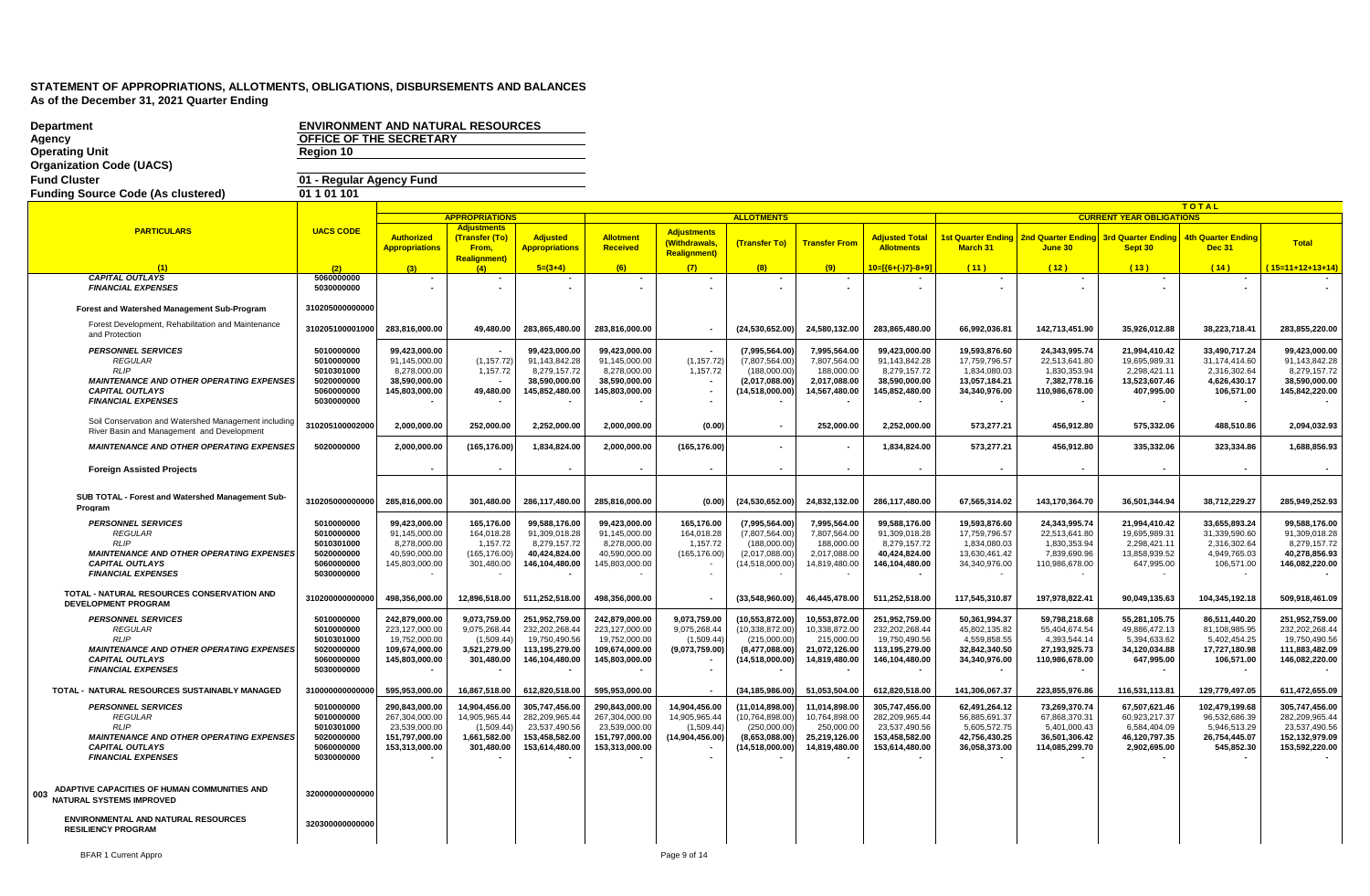| <b>Department</b>                         | <b>ENVIRONMEN</b> | FAR No. 1 |                                    |
|-------------------------------------------|-------------------|-----------|------------------------------------|
| Agency                                    | OFFICE OF TH      |           |                                    |
| <b>Operating Unit</b>                     | Region 10         |           | <b>Current Year Appropriations</b> |
| <b>Organization Code (UACS)</b>           |                   |           | Supplemental Appropriations        |
| <b>Fund Cluster</b>                       | 01 - Regular Ar   |           | <b>Continuing Appropriations</b>   |
| <b>Funding Source Code (As clustered)</b> | 01 1 01 101       |           |                                    |
|                                           |                   |           |                                    |

|                                                                                                    |                          |                             |                                                                         | <b>CURRENT YEAR DISBURSEMENTS</b> |                                            |                                  |                                            | <u>utilization</u><br>$\frac{9}{6}$     |                            |                               |                          |
|----------------------------------------------------------------------------------------------------|--------------------------|-----------------------------|-------------------------------------------------------------------------|-----------------------------------|--------------------------------------------|----------------------------------|--------------------------------------------|-----------------------------------------|----------------------------|-------------------------------|--------------------------|
| <b>PARTICULARS</b>                                                                                 | <b>UACS CODE</b>         |                             |                                                                         |                                   |                                            |                                  |                                            |                                         | <b>BALANCES</b>            | <b>Unpaid Obligations</b>     |                          |
|                                                                                                    |                          | March 31                    | 1st Quarter Ending   2nd Quarter Ending   3rd Quarter Ending<br>June 30 | Sept 30                           | <b>4th Quarter Ending</b><br><b>Dec 31</b> | <b>Total</b>                     | <b>Unreleased</b><br><b>Appropriations</b> | <b>Unobligated</b><br><b>Allotments</b> | Due and                    | <b>Not Yet Due</b>            |                          |
|                                                                                                    |                          |                             |                                                                         |                                   |                                            |                                  |                                            |                                         | <b>Demandable</b>          | and<br><b>Demandable</b>      | oblig/allot)             |
| (1)                                                                                                | (2)                      | (16)                        | (17)                                                                    | (18)                              | (19)                                       | 20=16+17+18+19                   | $21=(5-10)$                                | $22=(10-15)$                            | (23)                       | (24)                          |                          |
| <b>CAPITAL OUTLAYS</b>                                                                             | 5060000000               | $\blacksquare$              |                                                                         |                                   |                                            |                                  |                                            |                                         |                            |                               | $\sim$                   |
| <b>FINANCIAL EXPENSES</b>                                                                          | 5030000000               |                             |                                                                         |                                   |                                            |                                  |                                            |                                         |                            |                               |                          |
| Forest and Watershed Management Sub-Program                                                        | 310205000000000          |                             |                                                                         |                                   |                                            |                                  |                                            |                                         |                            |                               |                          |
| Forest Development, Rehabilitation and Maintenance<br>and Protection                               | 310205100001000          | 23,065,852.85               | 95,126,612.80                                                           | 79,033,616.40                     | 68,493,618.44                              | 265,719,700.49                   | $\blacksquare$                             | 10,260.00                               | 3,844,738.30               | 14,290,781.21                 | 100.00                   |
| <b>PERSONNEL SERVICES</b>                                                                          | 5010000000               | 17,556,279.65               | 24,667,690.93                                                           | 21,188,592.89                     | 32,923,322.53                              | 96,335,886.00                    |                                            | 0.00                                    | 2,507,949.83               | 579,164.17                    | 100.00                   |
| <b>REGULAR</b>                                                                                     | 5010000000               | 16,083,981.16               | 22,598,149.15                                                           | 19,042,892.92                     | 30,952,408.08                              | 88,677,431.31                    |                                            | 0.00                                    | 1,993,720.40               | 472,690.57                    | 100.00                   |
| <b>RLIP</b>                                                                                        | 5010301000               | 1,472,298.49                | 2,069,541.78                                                            | 2,145,699.97                      | 1,970,914.45                               | 7,658,454.69                     |                                            | 0.00                                    | 514,229.43                 | 106,473.60                    | 100.00                   |
| <b>MAINTENANCE AND OTHER OPERATING EXPENSES</b><br><b>CAPITAL OUTLAYS</b>                          | 5020000000<br>5060000000 | 5,345,219.84<br>164,353.36  | 11,059,072.72<br>59,399,849.15                                          | 9,630,433.88<br>48,214,589.63     | 10,687,329.51<br>24,882,966.40             | 36,722,055.95<br>132,661,758.54  |                                            | 10,260.00                               | 946,827.62<br>389,960.85   | 921,116.43<br>12,790,500.61   | 100.00<br>99.99          |
| <b>FINANCIAL EXPENSES</b>                                                                          | 5030000000               |                             |                                                                         |                                   |                                            |                                  |                                            |                                         |                            |                               |                          |
|                                                                                                    |                          |                             |                                                                         |                                   |                                            |                                  |                                            |                                         |                            |                               |                          |
| Soil Conservation and Watershed Management including<br>River Basin and Management and Development | 310205100002000          | 245,152.47                  | 315.578.48                                                              | 277,710.05                        | 743,218.06                                 | 1,581,659.06                     |                                            | 157,967.07                              | 98.199.69                  | 414,174.18                    | 92.99                    |
| <b>MAINTENANCE AND OTHER OPERATING EXPENSES</b>                                                    | 5020000000               | 245,152.47                  | 315,578.48                                                              | 277,710.05                        | 578,042.06                                 | 1,416,483.06                     |                                            | 145,967.07                              | 98,199.69                  | 174,174.18                    | 92.04                    |
| <b>Foreign Assisted Projects</b>                                                                   |                          |                             |                                                                         |                                   | $\blacksquare$                             |                                  | $\blacksquare$                             |                                         | $\sim$                     |                               | $\overline{\phantom{a}}$ |
|                                                                                                    |                          |                             |                                                                         |                                   |                                            |                                  |                                            |                                         |                            |                               |                          |
| SUB TOTAL - Forest and Watershed Management Sub-<br>Program                                        | 310205000000000          | 23,311,005.32               | 95,442,191.28                                                           | 79,311,326.45                     | 69,236,836.50                              | 267,301,359.55                   |                                            | 168,227.07                              | 3,942,937.99               | 14,704,955.39                 | 99.94                    |
| <b>PERSONNEL SERVICES</b>                                                                          | 5010000000               | 17,556,279.65               | 24,667,690.93                                                           | 21,188,592.89                     | 33,088,498.53                              | 96,501,062.00                    |                                            | 0.00                                    | 2,507,949.83               | 579,164.17                    | 100.00                   |
| <b>REGULAR</b>                                                                                     | 5010000000               | 16,083,981.16               | 22,598,149.15                                                           | 19,042,892.92                     | 31,117,584.08                              | 88,842,607.31                    |                                            | 0.00                                    | 1,993,720.40               | 472,690.57                    | 100.00                   |
| <b>RLIP</b>                                                                                        | 5010301000               | 1,472,298.49                | 2,069,541.78                                                            | 2,145,699.97                      | 1,970,914.45                               | 7,658,454.69                     |                                            | 0.00                                    | 514,229.43                 | 106,473.60                    | 100.00                   |
| <b>MAINTENANCE AND OTHER OPERATING EXPENSES</b>                                                    | 5020000000               | 5,590,372.31                | 11,374,651.20                                                           | 9,908,143.93                      | 11,265,371.57                              | 38,138,539.01                    |                                            | 145,967.07                              | 1,045,027.31               | 1,095,290.61                  | 99.64                    |
| <b>CAPITAL OUTLAYS</b><br><b>FINANCIAL EXPENSES</b>                                                | 5060000000<br>5030000000 | 164,353.36                  | 59,399,849.15                                                           | 48,214,589.63                     | 24,882,966.40                              | 132,661,758.54                   |                                            | 22,260.00                               | 389,960.85                 | 13,030,500.61                 | 99.98                    |
|                                                                                                    |                          |                             |                                                                         |                                   |                                            |                                  |                                            |                                         |                            |                               |                          |
| TOTAL - NATURAL RESOURCES CONSERVATION AND<br><b>DEVELOPMENT PROGRAM</b>                           | 310200000000000          | 58,224,168.05               | 152,336,950.05                                                          | 127,633,464.74                    | 145,479,050.72                             | 483,673,633.56                   | $\blacksquare$                             | 1,334,056.91                            | 8,781,037.42               | 17,463,790.11                 | 99.74                    |
| <b>PERSONNEL SERVICES</b>                                                                          | 5010000000               | 45,236,332.05               | 62,711,428.15                                                           | 52,789,483.40                     | 86,009,671.80                              | 246,746,915.40                   |                                            | (0.00)                                  | 3,629,831.41               | 1,576,012.19                  | 100.00                   |
| <b>REGULAR</b>                                                                                     | 5010000000               | 41,645,621.79               | 57,494,663.97                                                           | 47,701,585.81                     | 80,916,577.74                              | 227,758,449.31                   |                                            | 0.00                                    | 2,981,996.82               | 1,461,822.31                  | 100.00                   |
| <b>RLIP</b>                                                                                        | 5010301000               | 3,590,710.26                | 5,216,764.18                                                            | 5,087,897.59                      | 5,093,094.06                               | 18,988,466.09                    |                                            | (0.00)                                  | 647,834.59                 | 114,189.88                    | 100.00                   |
| <b>MAINTENANCE AND OTHER OPERATING EXPENSES</b><br><b>CAPITAL OUTLAYS</b>                          | 5020000000<br>5060000000 | 12.823.482.64<br>164,353.36 | 30,225,672.75<br>59,399,849.15                                          | 26,629,391.71<br>48,214,589.63    | 34.586.412.52<br>24,882,966.40             | 104,264,959.62<br>132,661,758.54 |                                            | 1,311,796.91<br>22,260.00               | 4.761.245.16<br>389,960.85 | 2,857,277.31<br>13,030,500.61 | 98.84<br>99.98           |
| <b>FINANCIAL EXPENSES</b>                                                                          | 5030000000               |                             |                                                                         |                                   |                                            |                                  |                                            |                                         |                            |                               |                          |
| TOTAL - NATURAL RESOURCES SUSTAINABLY MANAGED                                                      | 310000000000000          | 73,605,350.59               | 180,352,078.48                                                          | 149,988,524.13                    | 177,671,651.64                             | 581,617,604.84                   | $\overline{\phantom{a}}$                   | 1,347,862.91                            | 11,592,889.54              | 18,262,160.70                 | 99.78                    |
| <b>PERSONNEL SERVICES</b>                                                                          | 5010000000               | 56,268,028.71               | 77.054.581.31                                                           | 64,465,862.17                     | 102.130.196.30                             | 299.918.668.49                   |                                            | (0.00)                                  | 4.106.038.90               | 1.722.748.60                  | 100.00                   |
| <b>REGULAR</b>                                                                                     | 5010000000               | 51,817,435.21               | 70,659,496.41                                                           | 58,252,515.06                     | 96,468,023.36                              | 277, 197, 470.04                 |                                            | 0.00                                    | 3,420,812.99               | 1,591,682.40                  | 100.00                   |
| <b>RLIP</b>                                                                                        | 5010301000               | 4,450,593.50                | 6,395,084.90                                                            | 6,213,347.11                      | 5,662,172.94                               | 22,721,198.45                    |                                            | (0.00)                                  | 685,225.91                 | 131,066.20                    | 100.00                   |
| <b>MAINTENANCE AND OTHER OPERATING EXPENSES</b>                                                    | 5020000000               | 17, 142, 777. 45            | 41,234,708.39                                                           | 35,251,934.33                     | 48,158,250.33                              | 141,787,670.50                   |                                            | 1,325,602.91                            | 6,911,493.49               | 3,433,815.10                  | 99.14                    |
| <b>CAPITAL OUTLAYS</b><br><b>FINANCIAL EXPENSES</b>                                                | 5060000000<br>5030000000 | 194,544.43                  | 62,062,788.78                                                           | 50,270,727.63                     | 27,383,205.01                              | 139,911,265.85                   |                                            | 22,260.00                               | 575,357.15                 | 13,105,597.00                 | 99.99                    |
|                                                                                                    |                          |                             |                                                                         |                                   |                                            |                                  |                                            |                                         |                            |                               |                          |
|                                                                                                    |                          |                             |                                                                         |                                   |                                            |                                  |                                            |                                         |                            |                               |                          |
| ADAPTIVE CAPACITIES OF HUMAN COMMUNITIES AND<br>003<br>NATURAL SYSTEMS IMPROVED                    | 320000000000000          |                             |                                                                         |                                   |                                            |                                  |                                            |                                         |                            |                               |                          |
| <b>ENVIRONMENTAL AND NATURAL RESOURCES</b><br><b>RESILIENCY PROGRAM</b>                            | 320300000000000          |                             |                                                                         |                                   |                                            |                                  |                                            |                                         |                            |                               |                          |
|                                                                                                    |                          |                             |                                                                         |                                   |                                            |                                  |                                            |                                         |                            |                               |                          |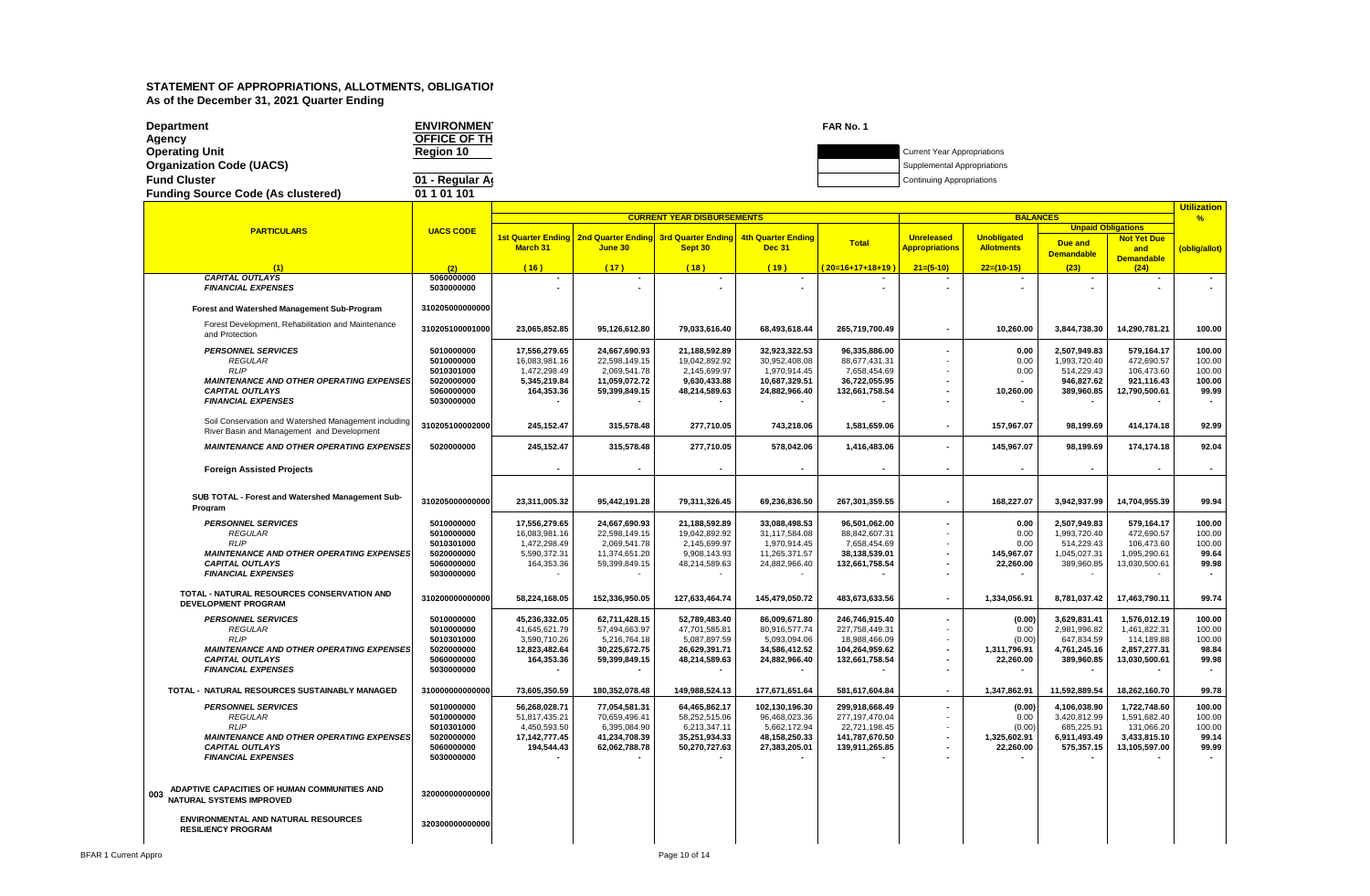|     | <b>Department</b><br>Agency                                                                                | <b>ENVIRONMENT AND NATURAL RESOURCES</b><br>OFFICE OF THE SECRETARY |                                 |                                             |                                 |                                 |                                     |                                   |                             |                                 |                               |                                       |                                 |                                |                                 |
|-----|------------------------------------------------------------------------------------------------------------|---------------------------------------------------------------------|---------------------------------|---------------------------------------------|---------------------------------|---------------------------------|-------------------------------------|-----------------------------------|-----------------------------|---------------------------------|-------------------------------|---------------------------------------|---------------------------------|--------------------------------|---------------------------------|
|     | <b>Operating Unit</b><br><b>Organization Code (UACS)</b>                                                   | Region 10                                                           |                                 |                                             |                                 |                                 |                                     |                                   |                             |                                 |                               |                                       |                                 |                                |                                 |
|     | <b>Fund Cluster</b>                                                                                        | 01 - Regular Agency Fund                                            |                                 |                                             |                                 |                                 |                                     |                                   |                             |                                 |                               |                                       |                                 |                                |                                 |
|     | <b>Funding Source Code (As clustered)</b>                                                                  | 01 1 01 1 01                                                        |                                 |                                             |                                 |                                 |                                     |                                   |                             |                                 |                               |                                       |                                 |                                |                                 |
|     |                                                                                                            |                                                                     |                                 |                                             |                                 |                                 |                                     |                                   |                             |                                 |                               |                                       |                                 | TOTAL                          |                                 |
|     |                                                                                                            |                                                                     |                                 | <b>APPROPRIATIONS</b><br><b>Adjustments</b> |                                 |                                 |                                     | <b>ALLOTMENTS</b>                 |                             |                                 |                               |                                       | <b>CURRENT YEAR OBLIGATIONS</b> |                                |                                 |
|     | <b>PARTICULARS</b>                                                                                         | <b>UACS CODE</b>                                                    | <b>Authorized</b>               | (Transfer (To)                              | <b>Adjusted</b>                 | <b>Allotment</b>                | <b>Adjustments</b><br>(Withdrawals, | (Transfer To)                     | <b>Transfer From</b>        | <b>Adjusted Total</b>           | 1st Quarter Ending            | 2nd Quarter Ending 3rd Quarter Ending |                                 | <b>4th Quarter Ending</b>      | <b>Total</b>                    |
|     |                                                                                                            |                                                                     | <b>Appropriations</b>           | From,<br><b>Realignment)</b>                | <mark>Appropriations</mark>     | <b>Received</b>                 | <b>Realignment)</b>                 |                                   |                             | <b>Allotments</b>               | March 31                      | June 30                               | Sept 30                         | <b>Dec 31</b>                  |                                 |
|     |                                                                                                            | (2)                                                                 |                                 | (4)                                         | $5=(3+4)$                       | (6)                             | (7)                                 | (8)                               | (9)                         | 10=[{6+(-)7}-8+9]               | (11)                          | (12)                                  | (13)                            | (14)                           | $15=11+12+13+14$                |
|     | Natural Resources Assessment                                                                               | 320300100001000                                                     | 2,840,000.00                    | $\sim$                                      | 2,840,000.00                    | 2,840,000.00                    | $\sim$                              | $\sim$                            | $\sim$                      | 2,840,000.00                    | 146,070.00                    | 450,488.50                            | 1,022,473.45                    | 1,220,968.05                   | 2,840,000.00                    |
|     | <b>MAINTENANCE AND OTHER OPERATING EXPENSES</b>                                                            | 5020000000                                                          | 2,840,000.00                    | (105, 351.00)                               | 2,734,649.00                    | 2,840,000.00                    | (105, 351.00)                       |                                   |                             | 2,734,649.00                    | 146,070.00                    | 450,488.50                            | 1,022,473.45                    | 1,115,617.05                   | 2,734,649.00                    |
|     | SUB-TOTAL, OPERATIONS                                                                                      | 300000000000000                                                     | 598,793,000.00                  | 16,867,518.00                               | 615,660,518.00                  | 598,793,000.00                  |                                     | (34, 185, 986.00)                 | 51,053,504.00               | 615,660,518.00                  | 141,452,137.37                | 224,306,465.36                        | 117,553,587.26                  | 131.000.465.10                 | 614,312,655.09                  |
|     | <b>PERSONNEL SERVICES</b>                                                                                  | 5010000000                                                          | 290,843,000.00                  | 15,009,807.00                               | 305,852,807.00                  | 290,843,000.00                  | 15,009,807.00                       | (11,014,898.00)                   | 11,014,898.00               | 305,852,807.00                  | 62,491,264.12                 | 73,269,370.74                         | 67,507,621.46                   | 102,584,550.68                 | 305,852,807.00                  |
|     | <b>REGULAR</b><br><b>RLIP</b>                                                                              | 5010000000<br>5010301000                                            | 267,304,000.00<br>23,539,000.00 | 15,011,316.44<br>(1,509.44)                 | 282,315,316.44<br>23,537,490.56 | 267,304,000.00<br>23,539,000.00 | 15,011,316.44<br>(1,509.44)         | (10, 764, 898.00)<br>(250,000.00) | 10,764,898.00<br>250,000.00 | 282,315,316.44<br>23,537,490.56 | 56,885,691.37<br>5,605,572.75 | 67,868,370.31<br>5,401,000.43         | 60,923,217.37<br>6,584,404.09   | 96,638,037.39<br>5,946,513.29  | 282,315,316.44<br>23,537,490.56 |
|     | <b>MAINTENANCE AND OTHER OPERATING EXPENSES</b>                                                            | 5020000000                                                          | 154.637.000.00                  | 1.556.231.00                                | 156,193,231.00                  | 154,637,000.00                  | (15,009,807.00)                     | (8.653.088.00)                    | 25.219.126.00               | 156.193.231.00                  | 42.902.500.25                 | 36.951.794.92                         | 47,143,270.80                   | 27.870.062.12                  | 154.867.628.09                  |
|     | <b>CAPITAL OUTLAYS</b><br><b>FINANCIAL EXPENSES</b>                                                        | 5060000000<br>5030000000                                            | 153,313,000.00                  | 301,480.00                                  | 153,614,480.00                  | 153,313,000.00                  |                                     | (14,518,000.00)                   | 14,819,480.00               | 153,614,480.00                  | 36,058,373.00                 | 114,085,299.70                        | 2,902,695.00                    | 545,852.30                     | 153,592,220.00                  |
|     | A. AGENCY SPECIFIC BUDGET/AUTOMATIC<br>APPROPRIATIONS (RLIP)                                               | 101 101 / 104 102                                                   | 801,236,000.00                  | 50,601,865.00                               | 851,837,865.00                  | 801,236,000.00                  | (0.00)                              | (37, 524, 360.00)                 | 88,126,225.00               | 851,837,865.00                  | 200,626,425.21                | 276,968,336.82                        | 168,712,103.22                  | 203, 171, 311.05               | 849,478,176.30                  |
|     | <b>PERSONNEL SERVICES</b>                                                                                  | 5010000000                                                          | 429,847,000.00                  | 22,468,751.00                               | 452,315,751.00                  | 429,847,000.00                  | 22,468,751.00                       | (13,510,872.00)                   | 13,510,872.00               | 452,315,751.00                  | 90,827,564.82                 | 107,130,251.83                        | 102,677,786.00                  | 151,680,148.35                 | 452,315,751.00                  |
|     | <b>REGULAR</b><br>RLIP                                                                                     | 5010000000<br>5010301000                                            | 395,307,000.00<br>34,540,000.00 | 22,474,655.80<br>(5,904.80)                 | 417,781,655.80<br>34,534,095.20 | 395,307,000.00<br>34,540,000.00 | 22,474,655.80<br>(5,904.80)         | (13, 238, 872.00)<br>(272,000.00) | 13,238,872.00<br>272,000.00 | 417,781,655.80<br>34,534,095.20 | 82,634,946.92<br>8,192,617.90 | 99,231,087.28<br>7,899,164.55         | 93,115,896.96<br>9,561,889.04   | 142,799,724.64<br>8,880,423.71 | 417,781,655.80<br>34,534,095.20 |
|     | <b>MAINTENANCE AND OTHER OPERATING EXPENSES</b>                                                            | 5020000000                                                          | 208,469,000.00                  | 26,491,634.00                               | 234,960,634.00                  | 208,469,000.00                  | (22, 468, 751.00)                   | (9,495,488.00)                    | 58,455,873.00               | 234,960,634.00                  | 64,976,104.44                 | 55,060,075.29                         | 63,024,122.22                   | 49,714,103.35                  | 232,774,405.30                  |
|     | <b>CAPITAL OUTLAYS</b><br><b>FINANCIAL EXPENSES</b>                                                        | 5060000000<br>5030000000                                            | 162,920,000.00                  | 1,641,480.00                                | 164,561,480.00                  | 162,920,000.00                  |                                     | (14,518,000.00)                   | 16,159,480.00               | 164,561,480.00                  | 44,822,755.95                 | 114,778,009.70                        | 3,010,195.00                    | 1,777,059.35                   | 164,388,020.00                  |
|     | <b>B. SPECIAL PURPOSE FUNDS / AUTOMATIC</b><br><b>APPROPRIATIONS</b>                                       |                                                                     |                                 |                                             |                                 |                                 |                                     |                                   |                             |                                 |                               |                                       |                                 |                                |                                 |
|     | Pension and Gratuity Fund - For Payment of Retirement &                                                    | 101 407                                                             |                                 | 942,215.00                                  | 942,215.00                      | 942,215.00                      | $\blacksquare$                      | $\overline{\phantom{a}}$          |                             | 942,215.00                      | 942,214.72                    | $\blacksquare$                        |                                 | 0.28                           | 942,215.00                      |
|     | <b>Terminal Leave Benefits</b><br><b>PERSONNEL SERVICES</b>                                                | 5010000000                                                          |                                 | 942,215.00                                  | 942,215.00                      | 942,215.00                      |                                     |                                   |                             | 942,215.00                      | 942,214.72                    |                                       |                                 | 0.28                           | 942,215.00                      |
|     | <b>REGULAR</b>                                                                                             | 5010000000                                                          |                                 | 942,215.00                                  | 942,215.00                      | 942,215.00                      |                                     |                                   |                             | 942,215.00                      | 942,214.72                    |                                       |                                 | 0.28                           | 942,215.00                      |
|     | Pension and Gratuity Fund - For Payment of Monetization of<br>Leave Credits                                | 101 407                                                             |                                 |                                             |                                 |                                 |                                     |                                   |                             |                                 |                               |                                       |                                 | $\blacksquare$                 |                                 |
|     | Miscellaneous Personnel Benefits Fund (MPBF) - Additional PS<br>Requirements                               | 101 406                                                             |                                 |                                             |                                 |                                 |                                     | $\overline{\phantom{a}}$          |                             |                                 |                               | $\blacksquare$                        |                                 | $\blacksquare$                 |                                 |
|     | Miscellaneous Personnel Benefits Fund (MPBF) - Performance<br><b>Based Bonus</b>                           | 101 406                                                             |                                 | 6,818,467.00                                | 6,818,467.00                    |                                 |                                     | (4,548,424.00)                    | 11,366,891.00               | 6,818,467.00                    |                               |                                       |                                 | 6,818,467.00                   | 6,818,467.00                    |
|     | Miscellaneous Personnel Benefits Fund (MPBF) - Service<br><b>Recognition Incentive (SRI)</b>               | 101 406                                                             |                                 |                                             |                                 |                                 |                                     |                                   |                             |                                 |                               | $\blacksquare$                        |                                 | $\blacksquare$                 |                                 |
|     | National Disaster Risk Reduction and Management Fund -<br><b>Calamity Fund</b>                             | 101 401                                                             |                                 |                                             | $\blacksquare$                  | $\sim$                          | $\sim$                              | $\sim$                            | $\sim$                      | $\overline{\phantom{a}}$        | $\sim$                        | $\sim$                                |                                 | $\sim$                         |                                 |
| 7.  | <b>Contingent Fund</b>                                                                                     | 101 402                                                             |                                 |                                             |                                 |                                 |                                     |                                   |                             |                                 |                               |                                       |                                 |                                |                                 |
|     | <b>International Commitments</b>                                                                           | 101 405                                                             |                                 |                                             |                                 |                                 |                                     |                                   |                             |                                 |                               |                                       |                                 |                                |                                 |
|     |                                                                                                            |                                                                     |                                 |                                             |                                 |                                 |                                     |                                   |                             |                                 |                               |                                       |                                 |                                |                                 |
| 9.  | <b>Overall Savings</b>                                                                                     |                                                                     |                                 |                                             |                                 |                                 |                                     |                                   |                             |                                 |                               |                                       |                                 |                                |                                 |
| 10. | Custom Duties and Taxes, including tax expenditures (<br>Automatic Appropriations)<br>BFAR 1 Current Appro | 104 405                                                             |                                 |                                             | $\sim$                          |                                 | Page 11 of 14                       |                                   |                             |                                 |                               |                                       |                                 |                                |                                 |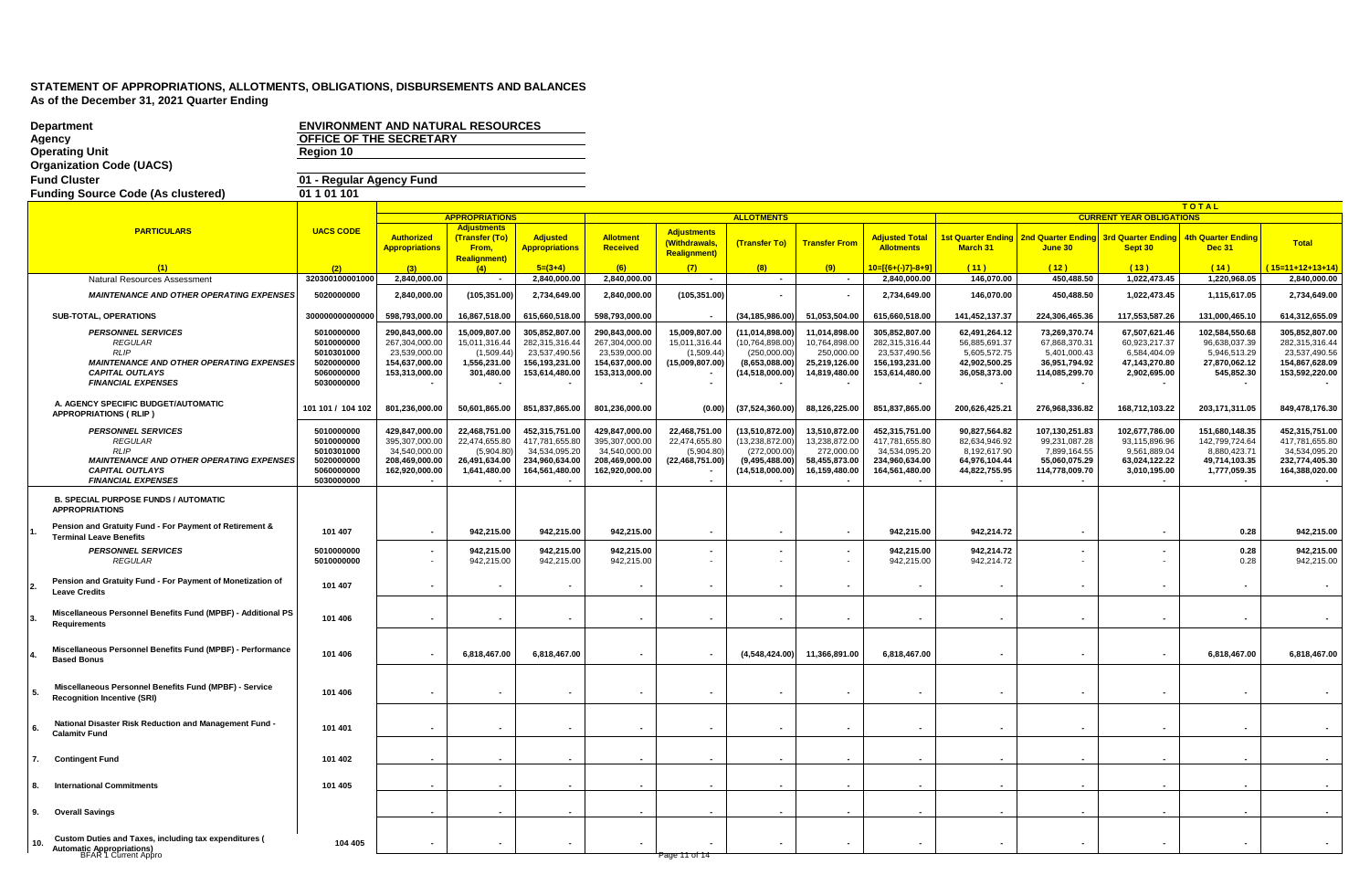| <b>Department</b>                         | <b>ENVIRONMEN</b> | FAR No. 1                          |
|-------------------------------------------|-------------------|------------------------------------|
| Agency                                    | OFFICE OF TH      |                                    |
| <b>Operating Unit</b>                     | Reaion 10         | <b>Current Year Appropriations</b> |
| <b>Organization Code (UACS)</b>           |                   | Supplemental Appropriations        |
| <b>Fund Cluster</b>                       | 01 - Regular Ar   | <b>Continuing Appropriations</b>   |
| <b>Funding Source Code (As clustered)</b> | 01 1 01 101       |                                    |

|                             |                                                                                                                                                                      |                                                                                  |                                                                                 |                                                                                    | <b>CURRENT YEAR DISBURSEMENTS</b>                                                |                                                                                    |                                                                                       |                                                                                                    | <b>BALANCES</b>                                        |                                                                           |                                                                             | <b>Utilization</b><br>$\frac{9}{6}$          |
|-----------------------------|----------------------------------------------------------------------------------------------------------------------------------------------------------------------|----------------------------------------------------------------------------------|---------------------------------------------------------------------------------|------------------------------------------------------------------------------------|----------------------------------------------------------------------------------|------------------------------------------------------------------------------------|---------------------------------------------------------------------------------------|----------------------------------------------------------------------------------------------------|--------------------------------------------------------|---------------------------------------------------------------------------|-----------------------------------------------------------------------------|----------------------------------------------|
|                             | <b>PARTICULARS</b>                                                                                                                                                   | <b>UACS CODE</b>                                                                 |                                                                                 |                                                                                    |                                                                                  |                                                                                    |                                                                                       |                                                                                                    |                                                        | <b>Unpaid Obligations</b>                                                 |                                                                             |                                              |
|                             |                                                                                                                                                                      |                                                                                  | March 31                                                                        | 1st Quarter Ending   2nd Quarter Ending   3rd Quarter Ending<br>June 30            | Sept 30                                                                          | <b>4th Quarter Ending</b><br><b>Dec 31</b>                                         | <b>Total</b>                                                                          | <b>Unreleased</b><br><b>Appropriations</b>                                                         | <b>Unobligated</b><br><b>Allotments</b>                | Due and<br><b>Demandable</b>                                              | <b>Not Yet Due</b><br>and<br><b>Demandable</b>                              | (oblig/allot)                                |
|                             | (1)                                                                                                                                                                  | (2)                                                                              | (16)                                                                            | (17)                                                                               | (18)                                                                             | (19)                                                                               | $(20=16+17+18+19)$                                                                    | $21=(5-10)$                                                                                        | $22=(10-15)$                                           | (23)                                                                      | (24)                                                                        |                                              |
|                             | Natural Resources Assessment                                                                                                                                         | 320300100001000                                                                  | 102,171.49                                                                      | 329,932.50                                                                         | 518,044.69                                                                       | 1,347,697.17                                                                       | 2,297,845.85                                                                          | $\overline{\phantom{a}}$                                                                           | $\sim$                                                 | 320,670.17                                                                | 221,483.98                                                                  | 100.00                                       |
|                             | <b>MAINTENANCE AND OTHER OPERATING EXPENSES</b>                                                                                                                      | 5020000000                                                                       | 102,171.49                                                                      | 329,932.50                                                                         | 518,044.69                                                                       | 1,254,757.15                                                                       | 2,204,905.83                                                                          | $\overline{\phantom{a}}$                                                                           | $\sim$                                                 | 308,259.19                                                                | 221,483.98                                                                  | 100.00                                       |
|                             | SUB-TOTAL, OPERATIONS                                                                                                                                                | 300000000000000                                                                  | 73,707,522.08                                                                   | 180,682,010.98                                                                     | 150,506,568.82                                                                   | 179,019,348.81                                                                     | 583,915,450.69                                                                        | $\overline{\phantom{a}}$                                                                           | 1,347,862.91                                           | 11,913,559.71                                                             | 18,483,644.68                                                               | 99.78                                        |
|                             | <b>PERSONNEL SERVICES</b><br><b>REGULAR</b><br><b>RLIP</b><br><b>MAINTENANCE AND OTHER OPERATING EXPENSES</b><br><b>CAPITAL OUTLAYS</b><br><b>FINANCIAL EXPENSES</b> | 5010000000<br>5010000000<br>5010301000<br>5020000000<br>5060000000<br>5030000000 | 56,268,028.71<br>51,817,435.21<br>4,450,593.50<br>17,244,948.94<br>194,544.43   | 77,054,581.31<br>70,659,496.41<br>6,395,084.90<br>41,564,640.89<br>62,062,788.78   | 64,465,862.17<br>58,252,515.06<br>6,213,347.11<br>35,769,979.02<br>50,270,727.63 | 102,223,136.32<br>96,560,963.38<br>5,662,172.94<br>49,413,007.48<br>27,383,205.01  | 300,011,608.51<br>277,290,410.06<br>22,721,198.45<br>143,992,576.33<br>139,911,265.85 | $\overline{\phantom{a}}$<br>$\overline{\phantom{a}}$<br>$\overline{\phantom{a}}$<br>$\blacksquare$ | (0.00)<br>0.00<br>(0.00)<br>1,325,602.91<br>22,260.00  | 4,118,449.88<br>3,433,223.97<br>685,225.91<br>7,219,752.68<br>575,357.15  | 1,722,748.60<br>1,591,682.40<br>131,066.20<br>3,655,299.08<br>13,105,597.00 | 100.00<br>100.00<br>100.00<br>99.15<br>99.99 |
|                             | A. AGENCY SPECIFIC BUDGET/AUTOMATIC<br><b>APPROPRIATIONS (RLIP)</b>                                                                                                  | 101 101 / 104 102                                                                | 114,858,669.06                                                                  | 240,100,331.64                                                                     | 198,381,601.61                                                                   | 252,444,633.85                                                                     | 805,785,236.16                                                                        | ÷,                                                                                                 | 2,359,688.70                                           | 20,208,199.77                                                             | 23,484,740.37                                                               | 99.72                                        |
|                             | <b>PERSONNEL SERVICES</b><br><b>REGULAR</b><br><b>RLIP</b><br><b>MAINTENANCE AND OTHER OPERATING EXPENSES</b><br><b>CAPITAL OUTLAYS</b><br><b>FINANCIAL EXPENSES</b> | 5010000000<br>5010000000<br>5010301000<br>5020000000<br>5060000000<br>5030000000 | 80.759.865.60<br>74,403,383.41<br>6,356,482.19<br>28,383,346.74<br>5,715,456.72 | 112,981,540.83<br>103,495,031.53<br>9,486,509.30<br>61,552,788.42<br>65,566,002.39 | 96,525,121.16<br>87,616,367.22<br>8,908,753.94<br>51,256,623.31<br>50,599,857.14 | 152,068,474.01<br>143,454,085.44<br>8,614,388.57<br>72,758,949.50<br>27,617,210.34 | 442.335.001.60<br>408,968,867.60<br>33,366,134.00<br>213,951,707.97<br>149,498,526.59 | $\overline{\phantom{a}}$<br>$\overline{\phantom{a}}$                                               | (0.00)<br>0.00<br>(0.00)<br>2,186,228.70<br>173,460.00 | 7,042,526.24<br>6,119,749.26<br>922,776.98<br>12,206,553.38<br>959,120.15 | 2,938,223.16<br>2,693,038.94<br>245,184.22<br>6,616,143.95<br>13,930,373.26 | 100.00<br>100.00<br>100.00<br>99.07<br>99.89 |
|                             | <b>B. SPECIAL PURPOSE FUNDS / AUTOMATIC</b><br><b>APPROPRIATIONS</b>                                                                                                 |                                                                                  |                                                                                 |                                                                                    |                                                                                  |                                                                                    |                                                                                       |                                                                                                    |                                                        |                                                                           |                                                                             |                                              |
|                             | Pension and Gratuity Fund - For Payment of Retirement &<br><b>Terminal Leave Benefits</b>                                                                            | 101 407                                                                          | 942,214.72                                                                      | $\sim$                                                                             | $\blacksquare$                                                                   |                                                                                    | 942,214.72                                                                            | $\overline{\phantom{a}}$                                                                           | $\blacksquare$                                         | $\overline{\phantom{a}}$                                                  | 0.28                                                                        | 100.00                                       |
|                             | <b>PERSONNEL SERVICES</b><br><b>REGULAR</b>                                                                                                                          | 5010000000<br>5010000000                                                         | 942,214.72<br>942,214.72                                                        | ٠<br>٠                                                                             |                                                                                  |                                                                                    | 942,214.72<br>942,214.72                                                              |                                                                                                    |                                                        |                                                                           | 0.28<br>0.28                                                                | 100.00<br>100.00                             |
|                             | Pension and Gratuity Fund - For Payment of Monetization of<br><b>Leave Credits</b>                                                                                   | 101 407                                                                          |                                                                                 | $\sim$                                                                             |                                                                                  |                                                                                    | $\blacksquare$                                                                        |                                                                                                    | $\blacksquare$                                         | ٠                                                                         | $\blacksquare$                                                              |                                              |
|                             | Miscellaneous Personnel Benefits Fund (MPBF) - Additional PS<br>Requirements                                                                                         | 101 406                                                                          |                                                                                 | $\blacksquare$                                                                     |                                                                                  |                                                                                    | $\sim$                                                                                | $\overline{\phantom{a}}$                                                                           | $\blacksquare$                                         | $\overline{\phantom{a}}$                                                  | $\sim$                                                                      | $\sim$                                       |
|                             | Miscellaneous Personnel Benefits Fund (MPBF) - Performance<br><b>Based Bonus</b>                                                                                     | 101 406                                                                          |                                                                                 | $\sim$                                                                             |                                                                                  | 2,841,143.38                                                                       | 2,841,143.38                                                                          | $\blacksquare$                                                                                     | $\sim$                                                 | 3,977,323.36                                                              | 0.26                                                                        | 100.00                                       |
|                             | Miscellaneous Personnel Benefits Fund (MPBF) - Service<br>5.<br><b>Recognition Incentive (SRI)</b>                                                                   | 101 406                                                                          |                                                                                 | $\blacksquare$                                                                     |                                                                                  |                                                                                    | $\blacksquare$                                                                        | $\overline{\phantom{a}}$                                                                           | $\blacksquare$                                         | $\overline{\phantom{a}}$                                                  | $\blacksquare$                                                              |                                              |
|                             | National Disaster Risk Reduction and Management Fund -<br>6.<br><b>Calamity Fund</b>                                                                                 | 101 401                                                                          |                                                                                 | $\sim$                                                                             |                                                                                  |                                                                                    | $\blacksquare$                                                                        |                                                                                                    | $\blacksquare$                                         | ٠                                                                         |                                                                             |                                              |
|                             | <b>Contingent Fund</b>                                                                                                                                               | 101 402                                                                          |                                                                                 |                                                                                    |                                                                                  |                                                                                    |                                                                                       |                                                                                                    |                                                        |                                                                           |                                                                             |                                              |
|                             | <b>International Commitments</b><br>8.                                                                                                                               | 101 405                                                                          |                                                                                 |                                                                                    |                                                                                  |                                                                                    |                                                                                       |                                                                                                    |                                                        |                                                                           |                                                                             |                                              |
|                             | <b>Overall Savings</b><br>9.                                                                                                                                         |                                                                                  |                                                                                 | $\sim$                                                                             |                                                                                  |                                                                                    | $\sim$                                                                                | $\overline{\phantom{a}}$                                                                           |                                                        |                                                                           | $\sim$                                                                      |                                              |
| <b>BFAR 1 Current Appro</b> | Custom Duties and Taxes, including tax expenditures (<br>10.<br><b>Automatic Appropriations)</b>                                                                     | 104 405                                                                          |                                                                                 | $\sim$                                                                             | Page 12 of 14                                                                    |                                                                                    | $\blacksquare$                                                                        |                                                                                                    | $\blacksquare$                                         | $\overline{\phantom{a}}$                                                  | $\blacksquare$                                                              |                                              |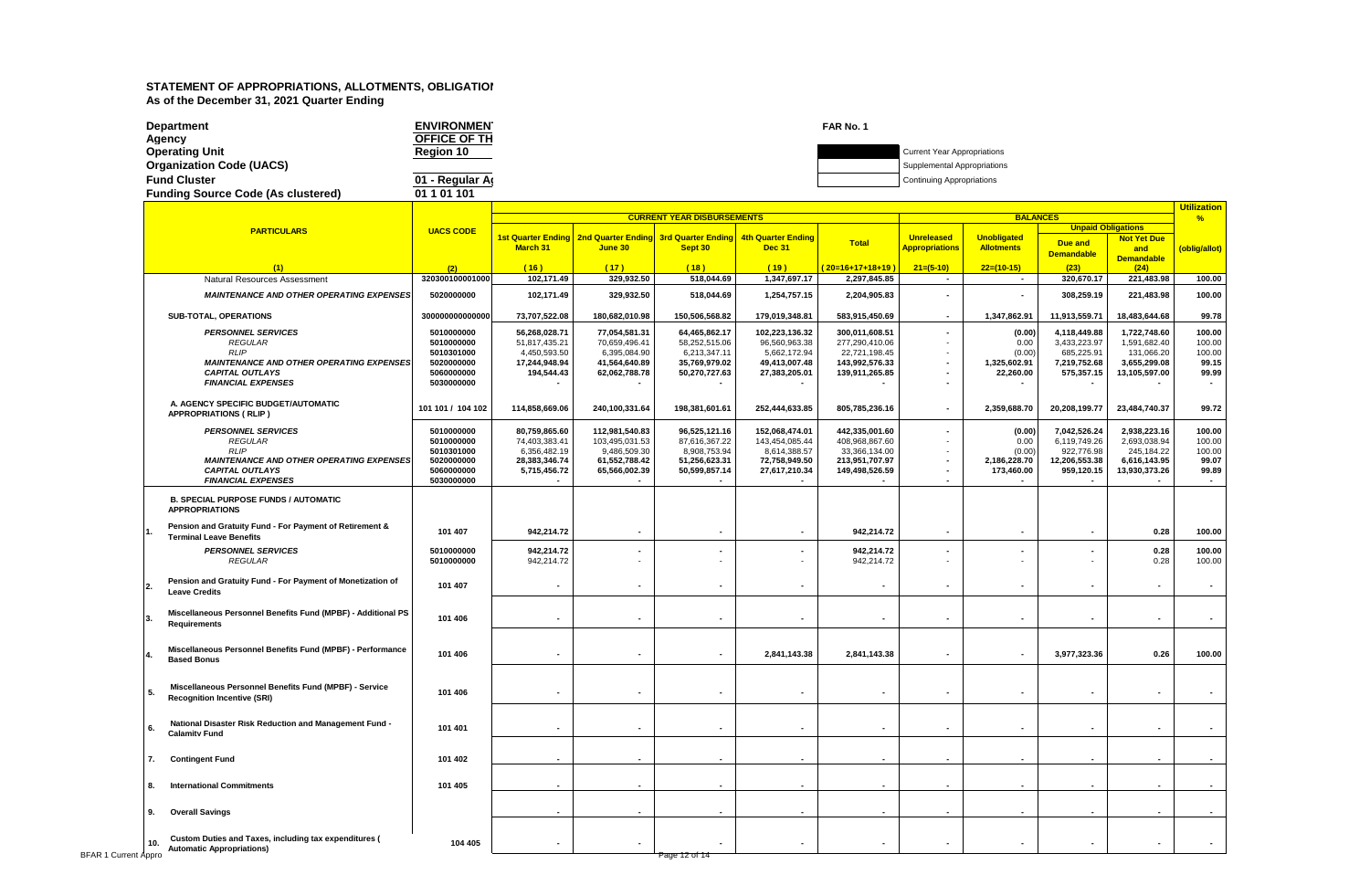| <b>Department</b><br>Agency<br><b>Operating Unit</b><br><b>Organization Code (UACS)</b> | <b>ENVIRONMENT AND NATURAL RESOURCES</b><br>OFFICE OF THE SECRETARY<br>Region 10 |                                            |                                                               |                                          |                                 |                                                            |                                 |                                    |                                            |                                |                                                  |                                 |                                            |                                 |
|-----------------------------------------------------------------------------------------|----------------------------------------------------------------------------------|--------------------------------------------|---------------------------------------------------------------|------------------------------------------|---------------------------------|------------------------------------------------------------|---------------------------------|------------------------------------|--------------------------------------------|--------------------------------|--------------------------------------------------|---------------------------------|--------------------------------------------|---------------------------------|
| <b>Fund Cluster</b>                                                                     | 01 - Regular Agency Fund                                                         |                                            |                                                               |                                          |                                 |                                                            |                                 |                                    |                                            |                                |                                                  |                                 |                                            |                                 |
| <b>Funding Source Code (As clustered)</b>                                               | 01 1 01 1 01                                                                     |                                            |                                                               |                                          |                                 |                                                            |                                 |                                    |                                            |                                |                                                  |                                 |                                            |                                 |
|                                                                                         |                                                                                  |                                            |                                                               |                                          |                                 |                                                            |                                 |                                    |                                            |                                |                                                  |                                 | <b>TOTAL</b>                               |                                 |
|                                                                                         |                                                                                  |                                            | <b>APPROPRIATIONS</b>                                         |                                          |                                 |                                                            | <b>ALLOTMENTS</b>               |                                    |                                            |                                |                                                  | <b>CURRENT YEAR OBLIGATIONS</b> |                                            |                                 |
| <b>PARTICULARS</b>                                                                      | <b>UACS CODE</b>                                                                 | <b>Authorized</b><br><b>Appropriations</b> | <b>Adjustments</b><br>(Transfer (To)<br>From,<br>Realignment) | <b>Adjusted</b><br><b>Appropriations</b> | Allotment<br>Received           | <b>Adjustments</b><br>(Withdrawals,<br><b>Realignment)</b> | (Transfer To)                   | <b>Transfer From</b>               | <b>Adjusted Total</b><br><b>Allotments</b> | 1st Quarter Ending<br>March 31 | 2nd Quarter Ending 3rd Quarter Ending<br>June 30 | Sept 30                         | <b>4th Quarter Ending</b><br><b>Dec 31</b> | Total                           |
|                                                                                         | (2)                                                                              | (3)                                        | (4)                                                           | $5=(3+4)$                                | (6)                             | (7)                                                        | (8)                             | (9)                                | 10=[{6+(-)7}-8+9]                          | (11)                           | (12)                                             | (13)                            | (14)                                       | (15=11+12+13+14)                |
| <b>TOTAL SPECIAL PURPOSE FUNDS / AUTOMATIC</b><br><b>APPROPRIATIONS</b>                 |                                                                                  |                                            | 7,760,682.00                                                  | 7,760,682.00                             | 942,215.00                      |                                                            | (4,548,424.00)                  | 11,366,891.00                      | 7,760,682.00                               | 942,214.72                     |                                                  |                                 | 6,818,467.28                               | 7,760,682.00                    |
| <b>PERSONNEL SERVICES</b>                                                               | 5010000000                                                                       |                                            | 7,760,682.00                                                  | 7,760,682.00                             | 942,215.00                      |                                                            | (4,548,424.00)                  | 11,366,891.00                      | 7,760,682.00                               | 942,214.72                     |                                                  |                                 | 6,818,467.28                               | 7,760,682.00                    |
| <b>REGULAR</b><br><b>RLIP</b>                                                           | 5010000000<br>5010301000                                                         |                                            | 7,760,682.00                                                  | 7,760,682.00                             | 942,215.00                      |                                                            | (4,548,424.00)                  | 11,366,891.00                      | 7,760,682.00                               | 942,214.72                     |                                                  |                                 | 6,818,467.28                               | 7,760,682.00                    |
| <b>MAINTENANCE AND OTHER OPERATING EXPENSES</b>                                         | 5020000000                                                                       |                                            |                                                               |                                          |                                 |                                                            |                                 |                                    |                                            |                                |                                                  |                                 |                                            |                                 |
| <b>CAPITAL OUTLAYS</b>                                                                  | 5060000000                                                                       |                                            |                                                               |                                          |                                 |                                                            |                                 | ۰.                                 |                                            |                                |                                                  |                                 |                                            |                                 |
| <b>FINANCIAL EXPENSES</b>                                                               | 5030000000                                                                       |                                            |                                                               |                                          |                                 |                                                            |                                 |                                    |                                            |                                |                                                  |                                 |                                            |                                 |
| <b>GRAND TOTAL</b>                                                                      |                                                                                  | 801,236,000.00                             | 58,362,547.00                                                 | 859,598,547.00                           | 802,178,215.00                  | (0.00)                                                     | (42,072,784.00)                 | 99,493,116.00                      | 859,598,547.00                             | 201,568,639.93                 | 276,968,336.82                                   | 168,712,103.22                  | 209,989,778.33                             | 857,238,858.30                  |
| <b>PERSONNEL SERVICES</b>                                                               | 5010000000                                                                       | 429,847,000.00                             | 30,229,433.00                                                 | 460,076,433.00                           | 430,789,215.00                  | 22,468,751.00                                              | (18,059,296.00)                 | 24,877,763.00                      | 460,076,433.00                             | 91,769,779.54                  | 107,130,251.83                                   | 102,677,786.00                  | 158,498,615.63                             | 460,076,433.00                  |
| <b>REGULAR</b><br>RLIP                                                                  | 5010000000<br>5010301000                                                         | 395,307,000.00<br>34,540,000.00            | 30,235,337.80<br>(5,904.80)                                   | 425,542,337.80<br>34,534,095.20          | 396,249,215.00<br>34,540,000.00 | 22,474,655.80<br>(5,904.80)                                | (17,787,296.00)<br>(272,000.00) | 24,605,763.00<br>272,000.00        | 425,542,337.80<br>34,534,095.20            | 83,577,161.64<br>8,192,617.90  | 99,231,087.28<br>7,899,164.55                    | 93,115,896.96<br>9,561,889.04   | 149,618,191.92<br>8,880,423.71             | 425,542,337.80<br>34,534,095.20 |
| <b>MAINTENANCE AND OTHER OPERATING EXPENSES</b>                                         | 5020000000                                                                       | 208,469,000.00                             | 26,491,634.00                                                 | 234,960,634.00                           | 208,469,000.00                  | (22, 468, 751.00)                                          | (9,495,488.00)                  | 58,455,873.00                      | 234,960,634.00                             | 64,976,104.44                  | 55,060,075.29                                    | 63,024,122.22                   | 49,714,103.35                              | 232,774,405.30                  |
| <b>CAPITAL OUTLAYS</b><br><b>FINANCIAL EXPENSES</b>                                     | 5060000000<br>5030000000                                                         | 162,920,000.00                             | 1,641,480.00                                                  | 164,561,480.00                           | 162,920,000.00                  |                                                            | (14,518,000.00)                 | 16,159,480.00                      | 164,561,480.00                             | 44,822,755.95                  | 114,778,009.70                                   | 3,010,195.00                    | 1,777,059.35                               | 164,388,020.00                  |
|                                                                                         |                                                                                  |                                            |                                                               |                                          |                                 |                                                            |                                 |                                    |                                            |                                |                                                  |                                 |                                            |                                 |
| <b>GRAND TOTAL - FAR 1 A</b>                                                            |                                                                                  | 801,236,000.00                             | 58,362,547.00                                                 | 859,598,547.00                           | 802,178,215.00                  | (0.00)                                                     | (42,072,784.00)                 | 99,493,116.00                      | 859,598,547.00                             | 201,568,639.93                 | 276,968,336.82                                   | 168,712,103.22                  | 209,989,778.33                             | 857,238,858.30                  |
| <b>PERSONNEL SERVICES</b>                                                               | 5010000000                                                                       | 429,847,000.00                             | 30,229,433.00                                                 | 460,076,433.00                           | 430,789,215.00                  | 22,468,751.00                                              | (18,059,296.00)                 | 24,877,763.00                      | 460,076,433.00                             | 91,769,779.54                  | 107,130,251.83                                   | 102,677,786.00                  | 158,498,615.63                             | 460,076,433.00                  |
| <b>REGULAR</b><br><b>RLIP</b>                                                           | 5010000000<br>5010301000                                                         | 395,307,000.00<br>34,540,000.00            | 30,235,337.80<br>(5,904.80)                                   | 425,542,337.80<br>34,534,095.20          | 396,249,215.00<br>34,540,000.00 | 22,474,655.80<br>(5,904.80)                                | (17,787,296.00)<br>(272,000.00) | 24,605,763.00<br>272,000.00        | 425,542,337.80<br>34,534,095.20            | 83,577,161.64<br>8,192,617.90  | 99,231,087.28<br>7,899,164.55                    | 93,115,896.96<br>9,561,889.04   | 149,618,191.92<br>8,880,423.71             | 425.542.337.80<br>34,534,095.20 |
| <b>MAINTENANCE AND OTHER OPERATING EXPENSES</b>                                         | 5020000000                                                                       | 208,469,000.00                             | 26,491,634.00                                                 | 234,960,634.00                           | 208,469,000.00                  | (22, 468, 751.00)                                          | (9,495,488.00)                  | 58,455,873.00                      | 234,960,634.00                             | 64,976,104.44                  | 55,060,075.29                                    | 63,024,122.22                   | 49,714,103.35                              | 232.774.405.30                  |
| <b>CAPITAL OUTLAYS</b>                                                                  | 5060000000                                                                       | 162,920,000.00                             | 1,641,480.00                                                  | 164,561,480.00                           | 162,920,000.00                  |                                                            | (14,518,000.00)                 | 16,159,480.00                      | 164,561,480.00                             | 44,822,755.95                  | 114,778,009.70                                   | 3,010,195.00                    | 1,777,059.35                               | 164,388,020.00                  |
| <b>FINANCIAL EXPENSES</b>                                                               | 5030000000                                                                       |                                            |                                                               |                                          |                                 |                                                            |                                 |                                    |                                            |                                |                                                  |                                 |                                            |                                 |
|                                                                                         |                                                                                  |                                            |                                                               |                                          |                                 |                                                            |                                 |                                    |                                            |                                |                                                  |                                 |                                            |                                 |
| <b>VARIANCE</b>                                                                         |                                                                                  | $\sim$                                     |                                                               |                                          |                                 |                                                            |                                 |                                    |                                            |                                | $\sim$                                           |                                 | $\overline{\phantom{a}}$                   |                                 |
| <b>PERSONNEL SERVICES</b>                                                               | 5010000000                                                                       |                                            |                                                               |                                          |                                 |                                                            |                                 | $\blacksquare$                     |                                            |                                |                                                  |                                 |                                            |                                 |
| <b>REGULAR</b><br>RLIP                                                                  | 5010000000<br>5010301000                                                         |                                            |                                                               |                                          |                                 |                                                            |                                 | $\overline{\phantom{0}}$<br>$\sim$ |                                            |                                |                                                  |                                 |                                            |                                 |
| <b>MAINTENANCE AND OTHER OPERATING EXPENSES</b>                                         | 5020000000                                                                       |                                            |                                                               |                                          |                                 |                                                            |                                 |                                    |                                            |                                |                                                  |                                 |                                            |                                 |
| <b>CAPITAL OUTLAYS</b>                                                                  | 5060000000                                                                       |                                            |                                                               |                                          |                                 |                                                            |                                 |                                    |                                            |                                |                                                  |                                 |                                            |                                 |
| <b>FINANCIAL EXPENSES</b>                                                               | 5030000000                                                                       |                                            |                                                               |                                          |                                 |                                                            |                                 |                                    |                                            |                                |                                                  |                                 |                                            |                                 |